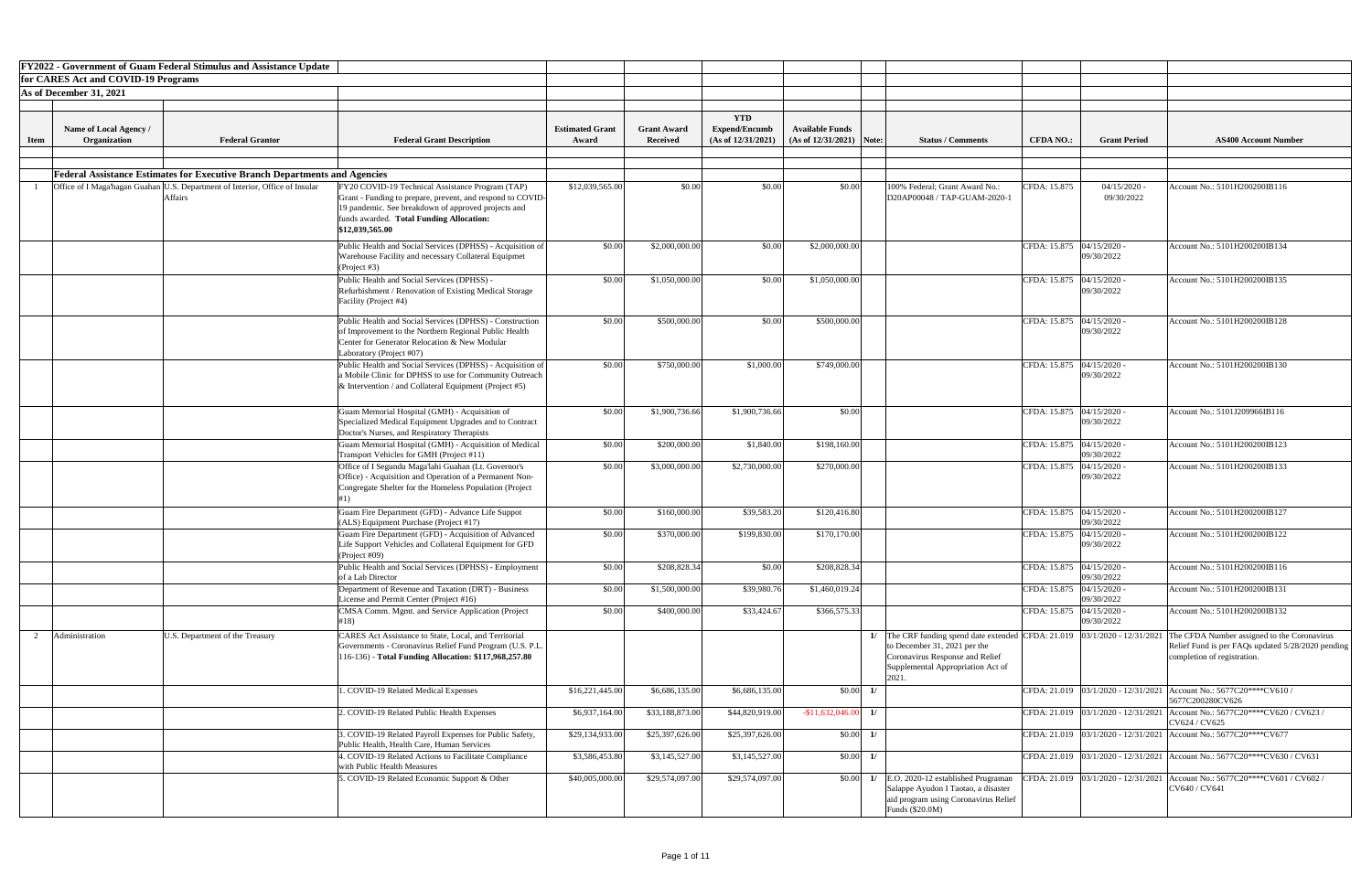| <b>FY2022 - Government of Guam Federal Stimulus and Assistance Update</b> |                                      |                                                                                           |                                                                                                             |                        |                    |                      |                            |                                                                                         |                             |                                           |                                                                                      |
|---------------------------------------------------------------------------|--------------------------------------|-------------------------------------------------------------------------------------------|-------------------------------------------------------------------------------------------------------------|------------------------|--------------------|----------------------|----------------------------|-----------------------------------------------------------------------------------------|-----------------------------|-------------------------------------------|--------------------------------------------------------------------------------------|
|                                                                           | for CARES Act and COVID-19 Programs  |                                                                                           |                                                                                                             |                        |                    |                      |                            |                                                                                         |                             |                                           |                                                                                      |
|                                                                           | As of December 31, 2021              |                                                                                           |                                                                                                             |                        |                    |                      |                            |                                                                                         |                             |                                           |                                                                                      |
|                                                                           |                                      |                                                                                           |                                                                                                             |                        |                    | <b>YTD</b>           |                            |                                                                                         |                             |                                           |                                                                                      |
|                                                                           | Name of Local Agency /               |                                                                                           |                                                                                                             | <b>Estimated Grant</b> | <b>Grant Award</b> | <b>Expend/Encumb</b> | <b>Available Funds</b>     |                                                                                         |                             |                                           |                                                                                      |
| <b>Item</b>                                                               | Organization                         | <b>Federal Grantor</b>                                                                    | <b>Federal Grant Description</b>                                                                            | Award                  | <b>Received</b>    | (As of 12/31/2021)   | $(As of 12/31/2021)$ Note: | <b>Status / Comments</b>                                                                | <b>CFDA NO.:</b>            | <b>Grant Period</b>                       | <b>AS400 Account Number</b>                                                          |
|                                                                           |                                      |                                                                                           | . COVID-19 Related Public Health Expenses for the<br><b>Function of Government</b>                          | \$22,083,262.00        | \$19,976,000.00    | \$19,976,000.00      | \$0.00                     |                                                                                         |                             | CFDA: 21.019 03/1/2020 - 12/31/2021       | Account No.: 5677C209962CV601 / CV602 / CV603                                        |
|                                                                           | <b>Revenue and Taxation</b>          | U.S. Department of the Treasury                                                           | Economic Impact Payments (EIP) under the CARES Act                                                          | \$150,213,000.00       | \$150,213,000.00   | \$149,912,909.00     | \$300,091.00               | Approximately \$107.8 million                                                           |                             |                                           | As of December 24, 2020, the DRT processed                                           |
|                                                                           |                                      |                                                                                           |                                                                                                             |                        |                    |                      |                            | received on $5/6/2020 \& $24.1$ million                                                 |                             |                                           | 86,039 EIP Program Payments totaling about                                           |
|                                                                           |                                      |                                                                                           |                                                                                                             |                        |                    |                      |                            | received on 5/19/2020. Additional                                                       |                             |                                           | \$149.9M. This represents about 99.73% of the total                                  |
|                                                                           |                                      |                                                                                           |                                                                                                             |                        |                    |                      |                            | \$18.262 received on 7/16/2020.                                                         |                             |                                           | funding received from the U.S. Treasury.                                             |
|                                                                           | Labor                                | U.S. Department of Labor, Employment and<br>Training Administration                       | Pandemic Unemployment Assistance Program ("PUA") and<br><b>Federal Pandemic Unemployment Compensation</b>   | \$924,000,000.00       | \$479,300,000.00   | \$358,975,892.92     |                            | $$120,324,107.08$ 4/ First allotment-\$174M; Second<br>allotment-\$24M:Third Allotment- |                             | CFDA: 17.225   04/01/2019 -<br>06/30/2022 | Account No.: 5679C202400CV603                                                        |
|                                                                           |                                      |                                                                                           | "FPUC") Programs                                                                                            |                        |                    |                      |                            | \$50M; Fourth Allotment-\$84.3M                                                         |                             |                                           |                                                                                      |
|                                                                           |                                      |                                                                                           |                                                                                                             |                        |                    |                      |                            | effective 1/1/2021; Fifth Allotment-                                                    |                             |                                           |                                                                                      |
|                                                                           |                                      |                                                                                           |                                                                                                             |                        |                    |                      |                            | \$153.6M effective 4/1/2021                                                             |                             |                                           |                                                                                      |
|                                                                           | Labor                                | U.S. Department of Labor, Employment and                                                  | Pandemic Unemployment Assistance Program ("PUA")                                                            | \$0.00                 | \$527,985,000.00   | \$400,358,915.40     | \$127,626,084.60           | 4/ First allotment-\$100M;Second                                                        | CFDA: 17.225 04/01/2019 -   |                                           | Account No.: 5679C202400CV604                                                        |
|                                                                           |                                      | <b>Training Administration</b>                                                            | and Federal Pandemic Unemployment Compensation                                                              |                        |                    |                      |                            | allotment-\$161M; Third Allotment-                                                      |                             | 06/30/2022                                |                                                                                      |
|                                                                           |                                      |                                                                                           | ("FPUC") Programs                                                                                           |                        |                    |                      |                            | $\$96.9M$ effective $1/1/2021$ ; Fourth                                                 |                             |                                           |                                                                                      |
|                                                                           |                                      |                                                                                           |                                                                                                             |                        |                    |                      |                            | Allotment-\$176.6M, effective<br>4/1//2021                                              |                             |                                           |                                                                                      |
|                                                                           |                                      |                                                                                           |                                                                                                             |                        |                    |                      |                            |                                                                                         |                             |                                           |                                                                                      |
|                                                                           | Labor                                | U.S. Department of Labor, Employment and<br><b>Training Administration</b>                | Pandemic Unemployment Assistance Program ("PUA") and<br>Federal Pandemic Unemployment Compensation ("FPUC") | \$0.00                 | \$4,554,341.00     | \$4,526,672.92       | \$27,668.08                | First allotment (\$2.0M) & Second<br>allotment (\$2.1M) for FPUC/PUA/                   | CFDA: 17.225 04/01/2020 -   | 06/30/2022                                | Account No.: 5101H202400CV102                                                        |
|                                                                           |                                      |                                                                                           | Programs - Administration                                                                                   |                        |                    |                      |                            | Program Admin. Mod. #5 Grant                                                            |                             |                                           |                                                                                      |
|                                                                           |                                      |                                                                                           |                                                                                                             |                        |                    |                      |                            | Suppl. (\$210K) for fraud prevention $\&$                                               |                             |                                           |                                                                                      |
|                                                                           |                                      |                                                                                           |                                                                                                             |                        |                    |                      |                            | detection efforts.                                                                      |                             |                                           |                                                                                      |
|                                                                           | Labor                                | U.S. Department of Labor, Employment and<br>Training Administration                       | WIOA National Dislocated Worker Grants (DWG) -<br>Disaster Guam COVID-19 Program                            | \$7,659,338.00         | \$3,016,682.00     | \$4,157,534.16       | $-$1,140,852.16$           |                                                                                         | CFDA: 17.277   04/14/2020 - | 03/31/2022                                | Account No.: 5101H202416CV112                                                        |
|                                                                           |                                      |                                                                                           |                                                                                                             |                        |                    |                      |                            | Amount GDOL applied for \$7,809,338                                                     |                             |                                           |                                                                                      |
|                                                                           | Labor                                | U.S. Department of Labor, Employment and                                                  | WIOA National Dislocated Worker Grants (DWG) -                                                              | \$150,000.00           | \$250,490.00       | \$228,194.57         | \$22,295.43                | on March 3, 2020 - Grant#13053292<br>Portion of \$1.5M grant received                   |                             | CFDA: 17.277   04/14/2020 -               | Account No.: 5101H202416CV111                                                        |
|                                                                           |                                      | <b>Training Administration</b>                                                            | Disaster Guam COVID-19 Program - Administration                                                             |                        |                    |                      |                            | allocated for Administrative Costs.                                                     |                             | 03/31/2022                                |                                                                                      |
|                                                                           | Bureau of Statistics and Plans       | U.S. Department of Justice, Office of Justice                                             | Coronavirus Emergency Supplemental Funding - Guam                                                           | \$2,932,867.00         | \$2,932,867.00     | \$2,892,614.38       | \$40,252.62                | 100% Federal; Grant No.:                                                                | CFDA: 16.034 01/20/2020     |                                           | Account No.: 5101H200900PA116                                                        |
| 10                                                                        | Guam Public Library System           | Programs, Bureau of Justice Assistance<br>Institute of Museum and Library Services (IMLS) | Coronavirus Emergency Response<br>Library Services and Technology Act (LSTA) CARES Act                      | \$15,224.00            | \$15,224.00        | \$15,223.32          | \$0.68                     | 2020VDBX0029<br>100% Federal; Grant No.: LS-246574- CFDA: 45.310 04/21/2020 -           |                             | 01/31/2023                                | Account No.: 5101H201800CV102                                                        |
|                                                                           |                                      |                                                                                           | State Grants - FY2020                                                                                       |                        |                    |                      |                            | <b>OLS-20</b>                                                                           |                             | 09/30/2021                                |                                                                                      |
|                                                                           | Guam Behavioral Health and           | J.S. Department of Health and Human Services,                                             | Imergency Grants to Address Mental Health and Substance                                                     | \$516,800.00           | \$500,000.00       | \$600,599.14         | $-$100,599.14$             | 100% Federal; Grant No.:                                                                | CFDA: 93.685                | $04/20/2020$ -                            | Account No.: 5101H202300SE112                                                        |
|                                                                           | <b>Wellness Center</b>               | Substance Abuse and Mental Health Services<br>Administration                              | Use Disorders During COVID-19                                                                               |                        |                    |                      |                            | 1H79FG000211-01; Grant Period<br>Modification, end date from 8/19/2021                  |                             | 08/19/2022                                |                                                                                      |
|                                                                           |                                      |                                                                                           |                                                                                                             |                        |                    |                      |                            | to 8/19/2022                                                                            |                             |                                           |                                                                                      |
|                                                                           | Public Health and Social             | U.S. Department of Health and Human Services,                                             | Child Care and Development Block Grant - Supplemental                                                       | \$6,420,621.00         | \$6,420,621.00     | \$2,457,604.34       | \$3,963,016.66             | 100% Federal; Grant No.:                                                                | CFDA: 93.575 03/27/2020 -   |                                           | Account No.: 5101H201732CV109                                                        |
|                                                                           | Services                             | Administration for Children and Families, Office                                          | Funds under the CARES Act 2020                                                                              |                        |                    |                      |                            | 2001GUCCC3                                                                              |                             | 09/30/2023                                |                                                                                      |
|                                                                           | Public Health and Social             | of Child Care (OCC)<br>U.S. Department of Health and Human Services,                      | (CMC2) Families First Coronavirus Response Act, Older                                                       | \$200,000.00           | \$200,000.00       | \$201,128.40         | $-$1,128.40$               | 100% Federal; Grant No.:                                                                | CFDA: 93.045 03/20/2020 -   |                                           | Account No.: 5101H201730CV117                                                        |
|                                                                           | Services                             | Administration for Community Living                                                       | Americans Act Title III - Congregate Meals                                                                  |                        |                    |                      |                            | 2001GUCMC2-00                                                                           |                             | 09/30/2022                                |                                                                                      |
| 14                                                                        | Public Health and Social             | U.S Department of Health and Human Services,                                              | (HDC2) Families First Coronavirus Response Act, Older                                                       | \$370,000.00           | \$370,000.00       | \$685,841.40         | $-$ \$315,841.40           | Total award - \$400,000; \$30,000                                                       | CFDA: 93.045                | 03/20/2020                                | Account No.: 5101H201730CV118; \$30,000                                              |
|                                                                           | Services                             | <b>Administration for Community Living</b>                                                | Americans Act Title III - Home Delivered Meals                                                              |                        |                    |                      |                            | transferred per grantor approval as Fed                                                 |                             | 09/30/2022                                | Itransferred as Fed. Match under account                                             |
|                                                                           |                                      |                                                                                           |                                                                                                             |                        |                    |                      |                            | Match for SOA Admin; Grant No.:<br>2001GUHDC2-00                                        |                             |                                           | 5101G201730CV119                                                                     |
| 15                                                                        | Public Health and Social             | U.S Department of Health and Human Services,                                              | amilies First Coronavirus Response Act, Older Americans                                                     | \$40,000.00            | \$40,000.00        | \$33,081.91          | \$6,918.09                 | Total award - \$40,000; Federal                                                         |                             |                                           | CFDA: 93.044   03/20/2020-09/30/2022   Account No.: 5101G201730CV119 / Local Account |
|                                                                           | Services                             | <b>Administration for Community Living</b>                                                | Act Title III - State Office on Aging - Administration                                                      |                        |                    |                      |                            | matching (75% Federal - \$30,000 /                                                      |                             |                                           | No.: 5100G201730MT960                                                                |
|                                                                           |                                      |                                                                                           |                                                                                                             |                        |                    |                      |                            | 25% Local - \$10,000); Grant No.:<br>2001GUHDC2-00                                      |                             |                                           |                                                                                      |
|                                                                           | 16 Public Health and Social          | U.S Department of Health and Human Services,                                              | (SSC3) CARES Act, Older Americans Act Title III-B -                                                         | \$500,000.00           | \$500,000.00       | \$494,071.39         | \$5,928.61                 | 100% Federal; Grant No.:                                                                |                             |                                           | CFDA: 93.044 04/01/2020-09/30/2022 Account No.: 5101H201730CV121                     |
|                                                                           | Services                             | Administration for Community Living                                                       | Supportive Services                                                                                         |                        |                    |                      |                            | 2001GUSSC3-00                                                                           |                             |                                           |                                                                                      |
|                                                                           | Public Health and Social             | U.S Department of Health and Human Services.                                              | (HDC3) CARES Act, Older Americans Act Title III-C -                                                         | \$1,102,500.00         | \$1,102,500.00     | \$1,399,848.86       | $-$ \$297,348.86           | Total award - \$1,200,000; \$97,500                                                     |                             |                                           | CFDA: 93.045  04/01/2020-09/30/2022   Account No.: 5101H201730CV123; \$97.500        |
|                                                                           | Services                             | Administration for Community Living                                                       | <b>Nutrition Services</b>                                                                                   |                        |                    |                      |                            | transferred per grantor approval as Fed<br>Match for CARES Act State Office:            |                             |                                           | transferred as Fed. Match under account<br>5101G201730CV120                          |
|                                                                           |                                      |                                                                                           |                                                                                                             |                        |                    |                      |                            | Grant No.: 2001GUHDC3-00                                                                |                             |                                           |                                                                                      |
| 18                                                                        | Public Health and Social             | U.S Department of Health and Human Services,                                              | (FCC3) CARES Act, Older Americans Act Title III-E -                                                         | \$250,000.00           | \$250,000.00       | \$250,000.00         | \$0.00                     | 100% Federal; Grant No.:                                                                |                             |                                           | CFDA: 93.052 04/20/2020-09/30/2022 Account No.: 5101H201730CV122                     |
|                                                                           | Services                             | Administration for Community Living                                                       | <b>Family Caregiver Support Program</b>                                                                     |                        |                    |                      |                            | 2001GUFCC3-00                                                                           |                             |                                           |                                                                                      |
| 19                                                                        | Public Health and Social<br>Services | U.S Department of Health and Human Services,<br>Administration for Community Living       | (OMC3) - CARES Act, Older Americans Act Title VII -<br>Ombudsman Program                                    | \$50,000.00            | \$50,000.00        | \$8,995.83           | \$41,004.17                | 100% Federal; Grant No.:<br>2001GUOMC3-00                                               |                             |                                           | CFDA: 93.042 04/01/2020-09/30/2022 Account No.: 5101H201730CV124                     |
|                                                                           |                                      |                                                                                           |                                                                                                             |                        |                    |                      |                            |                                                                                         |                             |                                           |                                                                                      |

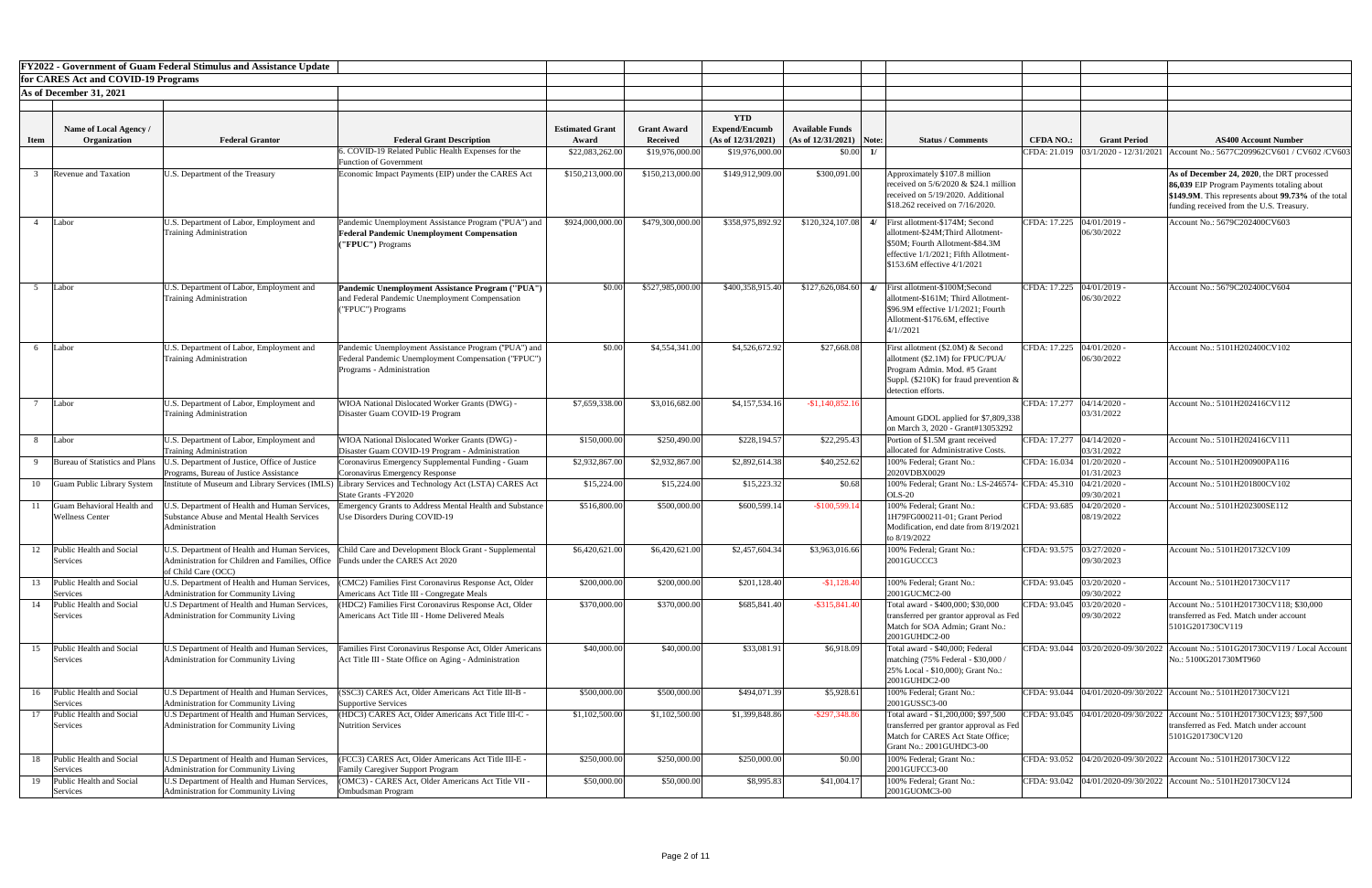|                                                     | <b>FY2022 - Government of Guam Federal Stimulus and Assistance Update</b>                                                      |                                                                                                                                                                                   |                        |                    |                                    |                            |                                                                                                                    |                            |                                     |                                                                       |
|-----------------------------------------------------|--------------------------------------------------------------------------------------------------------------------------------|-----------------------------------------------------------------------------------------------------------------------------------------------------------------------------------|------------------------|--------------------|------------------------------------|----------------------------|--------------------------------------------------------------------------------------------------------------------|----------------------------|-------------------------------------|-----------------------------------------------------------------------|
| for CARES Act and COVID-19 Programs                 |                                                                                                                                |                                                                                                                                                                                   |                        |                    |                                    |                            |                                                                                                                    |                            |                                     |                                                                       |
| As of December 31, 2021                             |                                                                                                                                |                                                                                                                                                                                   |                        |                    |                                    |                            |                                                                                                                    |                            |                                     |                                                                       |
|                                                     |                                                                                                                                |                                                                                                                                                                                   |                        |                    |                                    |                            |                                                                                                                    |                            |                                     |                                                                       |
| Name of Local Agency /                              |                                                                                                                                |                                                                                                                                                                                   | <b>Estimated Grant</b> | <b>Grant Award</b> | <b>YTD</b><br><b>Expend/Encumb</b> | <b>Available Funds</b>     |                                                                                                                    |                            |                                     |                                                                       |
| Organization<br><b>Item</b>                         | <b>Federal Grantor</b>                                                                                                         | <b>Federal Grant Description</b>                                                                                                                                                  | Award                  | <b>Received</b>    | (As of 12/31/2021)                 | $(As of 12/31/2021)$ Note: | <b>Status / Comments</b>                                                                                           | <b>CFDA NO.:</b>           | <b>Grant Period</b>                 | <b>AS400 Account Number</b>                                           |
| Public Health and Social<br>20<br>Services          | U.S Department of Health and Human Services,<br>Administration for Community Living                                            | 'ARES Act State Office, Older Americans Act Title III                                                                                                                             | \$130,000.00           | \$130,000.00       | \$102,921.86                       | \$27,078.14                | Federal matching (75% Federal<br>\$97,500 / 25% Local - \$32,500); Grant<br>No.: 2001GUHDC3-00                     |                            | CFDA: 93.045  04/01/2020-09/30/2022 | Account No.: 5101G01730CV120 / Local Account<br>No.: 5100G201730MT955 |
| Public Health and Social<br>Services                | U.S Department of Health and Human Services,<br>Administration for Community Living                                            | Coronavirus Preparedness and Response Supplemental -<br>DPHSS Aging and Disability Resource Centering (ADRC)<br>Wrong Door System Funding Opportunity Critical Relief<br>Funds    | \$305,454.00           | \$305,454.00       | \$264,388.09                       | \$41,065.9                 | 100% Federal; Grant No.:<br>90NWC30038-01-00                                                                       |                            |                                     | CFDA: 93.048  04/01/2020-09/30/2022   Account No.: 5101H201730CV127   |
| 22<br>Public Health and Social<br>Services          | U.S. Department of Health and Human Services,<br>Health Resources & Services Administration                                    | Ryan White HIV/AIDS Program Part B COVID-19<br>Response                                                                                                                           | \$20,000.00            | \$20,000.00        | \$19,965.60                        | \$34.40                    | 100% Federal; Grant No.:<br>1X7CHA36883-01-00                                                                      | CFDA: 93.917 04/01/2020 -  | 03/31/2022                          | Account No.: 5101H201713CV124                                         |
| Public Health and Social<br>Services                | U.S. Department of Health and Human Services,<br>Health Resources & Services Administration,<br><b>Health Center Program</b>   | FY20 Coronavirus Preparedness and Response<br>Supplemental Funding for Health Centers (P.L. 116-123)                                                                              | \$61,026.00            | \$61,026.00        | \$61,577.80                        | $-$ \$551.80               | 100% Federal; Grant No.:<br><b>HBCCS34823</b>                                                                      | CFDA: 93.224               | 03/15/2020<br>03/31/2022            | Account No.: 5105H201716SE106                                         |
| Public Health and Social<br>24<br>Services          | U.S. Department of Health and Human Services,<br>Health Resources & Services Administration,<br><b>Health Center Program</b>   | FY20 CARES Act Supplemental Funding for Health<br>Centers (P.L. 116-136) - Pacific Basin Community Health<br>Center                                                               | \$736,610.00           | \$736,610.00       | \$950,094.62                       | $-$ \$213,484.62           | 100% Federal; Grant Award No.: 4<br>H8DC536544-01-01; Federal Award<br>Date: 04/21/2021                            | CFDA: 93.224               | $04/01/2020$ .<br>03/31/2022        | Account No.: 5105H201716CV107                                         |
| Public Health and Social<br>25<br>Services          | U.S. Department of Health and Human Services,<br>Center for Disease Control (CDC), Division of<br>Vector-Borne Diseases (DVBD) | CARES Act - Epidemiology & Laboratory Capacity (ELC)<br>for Infectious Diseases COVID-19 Supplement                                                                               | \$532,702.00           | \$532,702.00       | \$556,060.81                       | $-$ \$23,358.8             | 100% Federal; Grant No.:<br>6NU50CK000531-01-04                                                                    | CFDA: 93.323               | 04/23/2020<br>04/22/2022            | Account No.: 5101H201713CV125                                         |
| 26 Public Health and Social<br>Services             | U.S. Department of Health and Human Services,<br>Centers for Disease Control and Prevention                                    | Co-Op Agreement for Emergency Response: Public Health<br>Crisis Response-2018: COVID-19 Crisis Response                                                                           | \$479,432.00           | \$479,432.00       | \$479,432.00                       | \$0.00                     | 100% Federal; Grant No.:<br>1NU90TP9221000100                                                                      | CFDA: 93.354 03/16/2020 -  | 03/15/2022                          | Account No.: 5101H201713SE123                                         |
| Public Health and Social<br>$\sim$<br>Services      | U.S. Department of Health and Human Services,<br><b>Centers for Disease Control and Prevention</b><br>(CDC)                    | Co-Op Agreement for Emergency Response: Public Health<br>Crisis Response-2018: COVID-19 Crisis Response                                                                           | \$958,864.00           | \$958,864.00       | \$708,708.07                       | \$250,155.93               | Supplemental Funding COVID-19 in CFDA: 93.354 03/16/2020 -<br>Year 1 - 4/02/2020 Grant No:<br>1NU90tp9221000100    |                            | 03/15/2022                          | Account No.: 5101H201713SE123                                         |
| 28<br><b>Guam Department of</b><br>Education (GDOE) | U.S. Department of Education, Office of<br>Elementary and Secondary Education (OESE)                                           | Education Stabilization Fund (ESF) through the CARES<br>Act for Formula Grants to Outlying Areas - State Education<br>Agency (SEA) - Total Funding Allocation:<br>\$41,521,997.00 | \$41,521,997.00        | \$0.00             | \$0.00                             | \$0.00                     | Each Outlying Area will receive two<br>block grants from the ESF: 1 made to<br>the SEA and 1 to Governor's offices | CFDA: 84.425A 04/24/2020 - | 04/23/2021                          | Accounts established under GDOE's Financial<br>System.                |
|                                                     |                                                                                                                                | <b>GDOE</b> - Public Schools District - ESF                                                                                                                                       | \$0.00                 | \$33,689,482.89    | \$32,437,816.32                    | \$1,251,666.57             | <b>YTD Purchase Orders &amp; Requisitions</b>                                                                      |                            |                                     | Per GDOE ESF Grant Status Report as of<br>12/31/2021                  |
|                                                     |                                                                                                                                | <b>GDOE</b> - State Administration                                                                                                                                                | \$0.00                 | \$2,148,991.68     | \$867,487.72                       | \$1,281,503.96             | <b>YTD Purchase Orders &amp; Requisitions</b>                                                                      |                            |                                     | Per GDOE ESF Grant Status Report as of<br>12/31/2021                  |
|                                                     |                                                                                                                                | St. John's Christian - ESF                                                                                                                                                        | \$0.00                 | \$83,678.86        | \$83,059.01                        | \$619.85                   | <b>YTD Purchase Orders &amp; Requisitions</b>                                                                      |                            |                                     | Per GDOE ESF Grant Status Report as of<br>12/31/2021                  |
|                                                     |                                                                                                                                | Guam Adventist Academy - ESF                                                                                                                                                      | \$0.00                 | \$32,176.16        | \$26,902.19                        | \$5,273.97                 | <b>YTD Purchase Orders &amp; Requisitions</b>                                                                      |                            |                                     | Per GDOE ESF Grant Status Report as of<br>12/31/2021                  |
|                                                     |                                                                                                                                | Guahan Academy Charter School - ESF                                                                                                                                               | \$0.00                 | \$761,443.34       | \$668,944.30                       | \$92,499.04                | <b>YTD Purchase Orders &amp; Requisitions</b>                                                                      |                            |                                     | Per GDOE ESF Grant Status Report as of<br>12/31/2021                  |
|                                                     |                                                                                                                                | Office of Catholic Education - ESF                                                                                                                                                | \$0.00                 | \$3,464,976.69     | \$2,005,883.08                     | \$1,459,093.61             | <b>YTD Purchase Orders &amp; Requisitions</b>                                                                      |                            |                                     | Per GDOE ESF Grant Status Report as of<br>12/31/2021                  |
|                                                     |                                                                                                                                | Harvest Christian Academy - ESF                                                                                                                                                   | \$0.00                 | \$524,268.1        | \$270,002.12                       | \$254,266.05               | <b>YTD Purchase Orders &amp; Requisitions</b>                                                                      |                            |                                     | Per GDOE ESF Grant Status Report as of<br>12/31/2021                  |
|                                                     |                                                                                                                                | St. Paul's Christian - ESF                                                                                                                                                        | \$0.00                 | \$265,252.85       | \$207,636.88                       | \$57,615.97                | <b>YTD Purchase Orders &amp; Requisitions</b>                                                                      |                            |                                     | Per GDOE ESF Grant Status Report as of<br>12/31/2021                  |
|                                                     |                                                                                                                                | Japanese School of Guam - ESF                                                                                                                                                     | \$0.00                 | \$13,327.44        | \$12,953.21                        | \$374.23                   | <b>YTD Purchase Orders &amp; Requisitions</b>                                                                      |                            |                                     | Per GDOE ESF Grant Status Report as of<br>12/31/2021                  |
|                                                     |                                                                                                                                | Providence Christian - ESF                                                                                                                                                        | \$0.00                 | \$6,835.1          | \$6,821.19                         | \$13.91                    | <b>YTD Purchase Orders &amp; Requisitions</b>                                                                      |                            |                                     | Per GDOE ESF Grant Status Report as of<br>12/31/2021                  |
|                                                     |                                                                                                                                | <b>SIFA Academy Charter School - ESF</b>                                                                                                                                          | \$0.00                 | \$219,308.42       | \$219,221.94                       | \$86.48                    | <b>YTD Purchase Orders &amp; Requisitions</b>                                                                      |                            |                                     | Per GDOE ESF Grant Status Report as of<br>12/31/2021                  |
|                                                     |                                                                                                                                | iLearn Academy Charter School - ESF                                                                                                                                               | \$0.00                 | \$312,255.40       | \$306,797.75                       | \$5,457.65                 | <b>YTD Purchase Orders &amp; Requisitions</b>                                                                      |                            |                                     | Per GDOE ESF Grant Status Report as of<br>12/31/2021                  |
| 29                                                  | Office of I Maga hagan Guahan U.S. Department of Education, Office of<br>Elementary and Secondary Education (OESE)             | Education Stabilization Fund through the CARES Act for<br>Formula Grants to Outlying Areas - Guam Governor's<br>Office - Total Funding Allocation: \$12,499,963.00                | \$12,499,963.00        | \$0.00             | \$0.00                             | \$0.00                     | 100% Federal; Grant award No.:<br>S425H200004                                                                      | CFDA: 84.425H 07/01/2020 - | 09/30/2022                          | Account No.: 5101H200200EI102                                         |
|                                                     |                                                                                                                                | Guam Department of Education - Internet Service Provider<br>Voucher Program, Purchase Internet Services for Students                                                              | \$0.00                 | \$8,932,000.00     | \$8,932,000.00                     | \$0.00                     |                                                                                                                    |                            |                                     | Account No.: 5101H200200EI102 / Enc Number:<br>C210600590             |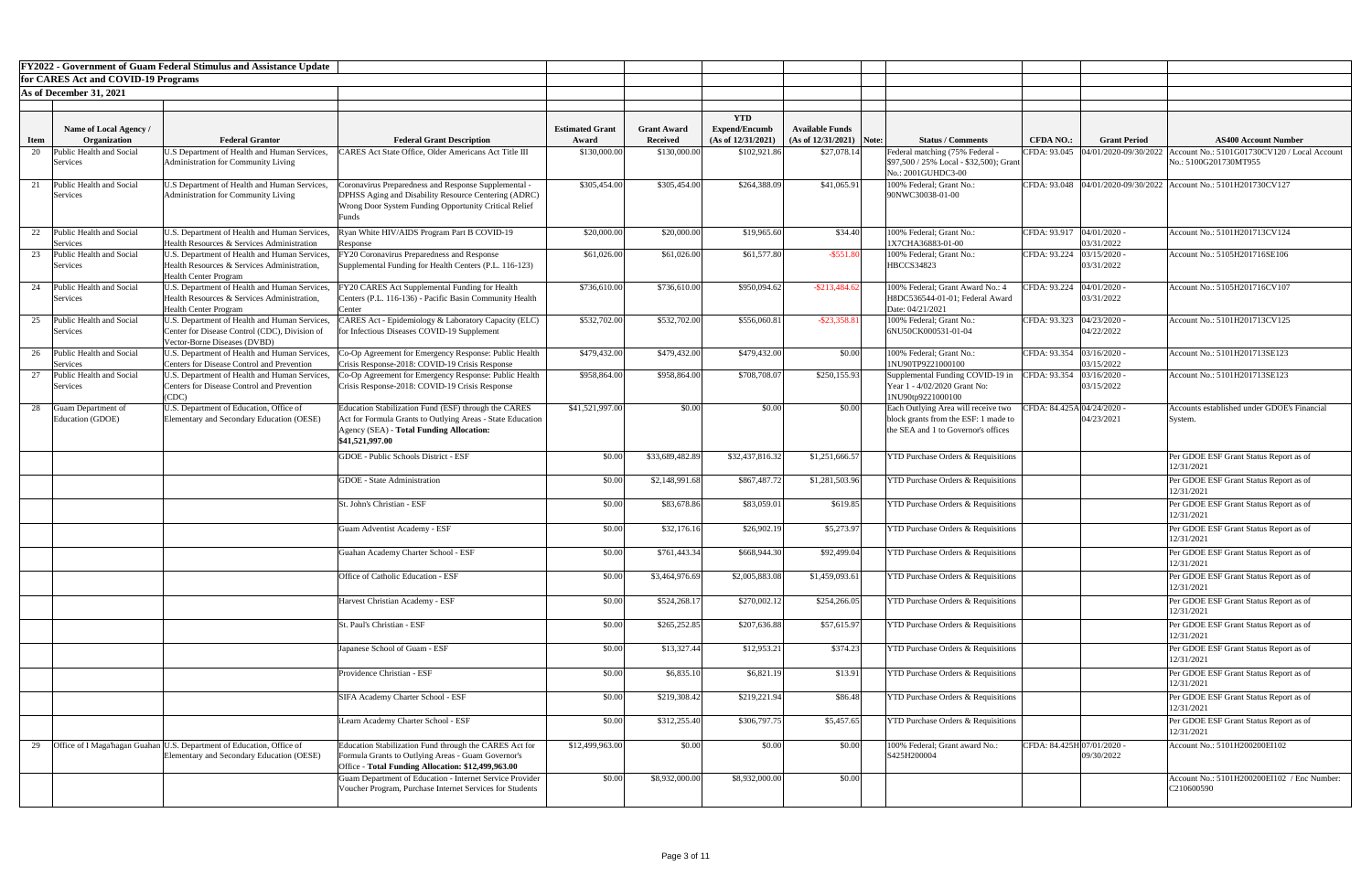|             |                                                            | <b>FY2022 - Government of Guam Federal Stimulus and Assistance Update</b>              |                                                                                                 |                                 |                                       |                                            |                                                      |                                                                      |                  |                          |                                                                          |
|-------------|------------------------------------------------------------|----------------------------------------------------------------------------------------|-------------------------------------------------------------------------------------------------|---------------------------------|---------------------------------------|--------------------------------------------|------------------------------------------------------|----------------------------------------------------------------------|------------------|--------------------------|--------------------------------------------------------------------------|
|             | for CARES Act and COVID-19 Programs                        |                                                                                        |                                                                                                 |                                 |                                       |                                            |                                                      |                                                                      |                  |                          |                                                                          |
|             | As of December 31, 2021                                    |                                                                                        |                                                                                                 |                                 |                                       |                                            |                                                      |                                                                      |                  |                          |                                                                          |
|             |                                                            |                                                                                        |                                                                                                 |                                 |                                       |                                            |                                                      |                                                                      |                  |                          |                                                                          |
|             |                                                            |                                                                                        |                                                                                                 |                                 |                                       | <b>YTD</b>                                 |                                                      |                                                                      |                  |                          |                                                                          |
| <b>Item</b> | Name of Local Agency /<br>Organization                     | <b>Federal Grantor</b>                                                                 | <b>Federal Grant Description</b>                                                                | <b>Estimated Grant</b><br>Award | <b>Grant Award</b><br><b>Received</b> | <b>Expend/Encumb</b><br>(As of 12/31/2021) | <b>Available Funds</b><br>$(As of 12/31/2021)$ Note: | <b>Status / Comments</b>                                             | <b>CFDA NO.:</b> | <b>Grant Period</b>      | <b>AS400 Account Number</b>                                              |
|             |                                                            |                                                                                        | University of Guam - Provide Rebates or Refunds for                                             | \$0.00                          | \$956,900.00                          | \$956,900.00                               | \$0.00                                               |                                                                      |                  |                          | Account No.: 5101H200200EI102 / Enc Number:                              |
|             |                                                            |                                                                                        | <b>Internet/Online Student Fees</b>                                                             |                                 |                                       |                                            |                                                      |                                                                      |                  |                          | C210600600                                                               |
|             |                                                            |                                                                                        | Guam Community College - Provide Rebates or Refunds for                                         | \$0.00                          | \$529,200.00                          | \$529,200.00                               | \$0.00                                               |                                                                      |                  |                          | Account No.: 5101H200200EI102 / Enc Number:                              |
|             |                                                            |                                                                                        | Internet/Online Student Fees                                                                    | \$0.00                          | \$1,507,650.00                        | \$1,507,650.00                             | \$0.00                                               |                                                                      |                  |                          | C210600610<br>Account No.: 5101H200200EI102 / Enc Number:                |
|             |                                                            |                                                                                        | PBS Guam - PBS University Program                                                               |                                 |                                       |                                            |                                                      |                                                                      |                  |                          | C210601140                                                               |
|             |                                                            |                                                                                        | Department of Youth Affairs - Stand Up Virtual Learning                                         | \$0.00                          | \$220,500.00                          | \$220,500.00                               | \$0.00                                               |                                                                      |                  |                          | Account No.: 5101H200200EI102 / Enc Number:                              |
|             |                                                            |                                                                                        | Centers, Implement a Locally-Developed, Web-Based                                               |                                 |                                       |                                            |                                                      |                                                                      |                  |                          | W210200002                                                               |
|             |                                                            |                                                                                        | Solution for Case Management<br>Guam Public Library System - Expand Wireless Internet           | \$0.00                          | \$201,000.00                          | \$201,000.00                               | \$0.00                                               |                                                                      |                  |                          | Account No.: 5101H200200EI102 / Enc Number:                              |
|             |                                                            |                                                                                        | <b>Access and Provide Desktop Computers</b>                                                     |                                 |                                       |                                            |                                                      |                                                                      |                  |                          | W210200003                                                               |
|             |                                                            |                                                                                        | Other - Administrative Costs                                                                    | \$0.00                          | \$152,713.00                          | \$120,874.91                               | \$31,838.09                                          |                                                                      |                  |                          | Account No.: 5101H200200EI102                                            |
| 30          | Guam Homeland Security                                     | J.S. Department of Homeland Security, Federal                                          | FY20 Emergency Management Performance Grant (EMPG)                                              | \$280,405.00                    | \$280,405.00                          | \$159,077.63                               | \$121,327.37                                         | 100% Federal; Grant award No.:                                       | CFDA: 97.042     | 01/27/2020               | Account No.: 5101H200280CV2CD                                            |
|             | Office of Civil Defense<br><b>Guam Election Commission</b> | Emergency Management Agency (FEMA)<br><b>J.S. Election Assistance Commission (EAC)</b> | COVID-19 Supplemental<br>FY2020 Help America Vote Act (HAVA) CARES Act                          | \$600,000.00                    | \$600,000.00                          | \$600,000.00                               | \$0.00                                               | EMF2020EP00012-S01<br><b>Grant Agreement No.:</b>                    | CFDA: 90.404     | 01/26/2022<br>03/28/2020 | Per information received from GEC - The YTD                              |
|             | (GEC)                                                      |                                                                                        | Grant - Emergency Funds for Expenses related to COVID-                                          |                                 |                                       |                                            |                                                      | GU20101CARES. GEC deposited                                          |                  | 03/27/2022               | Expenditures/Encumbrances is \$600,000.00. Of this                       |
|             |                                                            |                                                                                        |                                                                                                 |                                 |                                       |                                            |                                                      | grant funds into GEC checking                                        |                  |                          | amount, total YTD Expenditures of \$267,199 are                          |
|             |                                                            |                                                                                        |                                                                                                 |                                 |                                       |                                            |                                                      | account and also established an "X"<br>account with DOA.             |                  |                          | under Account No.: 5100X200700RS501                                      |
|             | <b>Guam Regional Transit</b>                               | U.S. Department of Transportation, Federal                                             | FY2020 Section 5311 CARES Act Grant for Operating and                                           | \$2,704,154.00                  | \$2,704,154.00                        | \$2,661,836.08                             | \$42,317.92                                          | 100% Federal; Grant award No.: GU-                                   | CFDA: 20.509     | 06/30/2020               | Account No.: 5101H209977CV108                                            |
|             | <b>Authority</b>                                           | <b>Transit Administration (FTA)</b>                                                    | Capital Assistance to Recover from COVID-19 Pandemic                                            |                                 |                                       |                                            |                                                      | 2020-001-00                                                          |                  | 06/30/2023               |                                                                          |
| 33          | Public Health and Social                                   | U.S. Department of Agriculture (USDA), Food                                            | Families First Coronavirus Response Act - Emergency                                             | \$2,092,897.00                  | \$2,092,897.00                        | \$2,092,897.00                             | \$0.00                                               | Per DPHSS, Division of Pubic                                         |                  |                          | All emergency allotments are deposited into the                          |
|             | Services                                                   | and Nutrition Service (FNS)                                                            | Supplemental Nutrition Assistance Program (SNAP)<br>COVID-19 Allotment for March 2020           |                                 |                                       |                                            |                                                      | Welfare, State Office                                                |                  |                          | household's Electronic Benefits Transfer (EBT)<br>card                   |
|             |                                                            |                                                                                        | Families First Coronavirus Response Act - Emergency                                             | \$2,507,072.00                  | \$2,507,072.00                        | \$2,507,072.00                             | \$0.00                                               | Per DPHSS, Division of Pubic                                         |                  |                          |                                                                          |
|             |                                                            |                                                                                        | SNAP COVID-19 Allotment for April 2020                                                          |                                 |                                       |                                            |                                                      | Welfare, Bureau of Economic Security                                 |                  |                          | All emergency allotments are deposited into the                          |
|             |                                                            |                                                                                        |                                                                                                 |                                 |                                       |                                            |                                                      |                                                                      |                  |                          | household's EBT card.                                                    |
|             |                                                            |                                                                                        | Families First Coronavirus Response Act - Emergency                                             | \$2,221,078.00                  | \$2,221,078.00                        | \$2,221,078.00                             | \$0.00                                               | Per DPHSS, Division of Pubic                                         |                  |                          |                                                                          |
|             |                                                            |                                                                                        | SNAP COVID-19 Allotment for May 2020                                                            |                                 |                                       |                                            |                                                      | Welfare, Bureau of Economic Security                                 |                  |                          | All emergency allotments are deposited into the                          |
|             |                                                            |                                                                                        | Families First Coronavirus Response Act - Emergency                                             | \$2,089,644.00                  | \$2,089,644.00                        | \$2,089,644.00                             | \$0.00                                               | Per DPHSS, Division of Pubic                                         |                  |                          | household's EBT card.                                                    |
|             |                                                            |                                                                                        | SNAP COVID-19 Allotment for June 2020                                                           |                                 |                                       |                                            |                                                      | Welfare, Bureau of Economic Security                                 |                  |                          | All emergency allotments are deposited into the                          |
|             |                                                            |                                                                                        |                                                                                                 |                                 |                                       |                                            |                                                      |                                                                      |                  |                          | household's EBT card.                                                    |
|             |                                                            |                                                                                        | Families First Coronavirus Response Act - Emergency                                             | \$2,066,627.00                  | \$2,066,627.00                        | \$2,066,627.00                             | \$0.00                                               | Per DPHSS, Division of Pubic                                         |                  |                          |                                                                          |
|             |                                                            |                                                                                        | SNAP COVID-19 Allotment for July 2020                                                           |                                 |                                       |                                            |                                                      | Welfare, Bureau of Economic Security                                 |                  |                          | All emergency allotments are deposited into the                          |
|             |                                                            |                                                                                        |                                                                                                 |                                 |                                       |                                            |                                                      |                                                                      |                  |                          | household's EBT card.                                                    |
|             |                                                            |                                                                                        | Families First Coronavirus Response Act - Emergency<br>SNAP COVID-19 Allotment for August 2020  | \$2,008,466.00                  | \$2,008,466.00                        | \$2,008,466.00                             | \$0.00                                               | Per DPHSS, Division of Pubic<br>Welfare, Bureau of Economic Security |                  |                          |                                                                          |
|             |                                                            |                                                                                        |                                                                                                 |                                 |                                       |                                            |                                                      |                                                                      |                  |                          | All emergency allotments are deposited into the<br>household's EBT card. |
|             |                                                            |                                                                                        | Families First Coronavirus Response Act - Emergency                                             | \$2,077,353.00                  | \$2,077,353.00                        | \$2,077,353.00                             | \$0.00                                               | Per DPHSS, Division of Pubic                                         |                  |                          | All emergency allotments are deposited into the                          |
|             |                                                            |                                                                                        | SNAP COVID-19 Allotment for September 2020                                                      |                                 |                                       |                                            |                                                      | Welfare, Bureau of Economic Security                                 |                  |                          | household's EBT card.                                                    |
|             |                                                            |                                                                                        |                                                                                                 |                                 |                                       |                                            |                                                      |                                                                      |                  |                          |                                                                          |
|             |                                                            |                                                                                        | Families First Coronavirus Response Act - Emergency                                             | \$2,001,961.00                  | \$2,001,961.00                        | \$2,001,961.00                             | \$0.00                                               | Per DPHSS, Division of Pubic                                         |                  |                          | All emergency allotments are deposited into the                          |
|             |                                                            |                                                                                        | SNAP COVID-19 Allotment for October 2020                                                        |                                 |                                       |                                            |                                                      | Welfare, Bureau of Economic Security                                 |                  |                          | household's EBT card.                                                    |
|             |                                                            |                                                                                        | Families First Coronavirus Response Act - Emergency                                             | \$2,021,489.00                  | \$2,021,489.00                        | \$2,021,489.00                             | \$0.00                                               | Per DPHSS, Division of Pubic                                         |                  |                          | All emergency allotments are deposited into the                          |
|             |                                                            |                                                                                        | SNAP COVID-19 Allotment for November 2020                                                       |                                 |                                       |                                            |                                                      | Welfare, Bureau of Economic Security                                 |                  |                          | household's EBT card.                                                    |
|             |                                                            |                                                                                        |                                                                                                 |                                 |                                       |                                            |                                                      |                                                                      |                  |                          |                                                                          |
|             |                                                            |                                                                                        | Families First Coronavirus Response Act - Emergency                                             | \$2,025,441.00                  | \$2,025,441.00                        | \$2,025,441.00                             | \$0.00                                               | Per DPHSS, Division of Pubic                                         |                  |                          | All emergency allotments are deposited into the                          |
|             |                                                            |                                                                                        | SNAP COVID-19 Allotment for December 2020                                                       |                                 |                                       |                                            |                                                      | Welfare, Bureau of Economic Security                                 |                  |                          | household's EBT card.                                                    |
|             |                                                            |                                                                                        |                                                                                                 |                                 |                                       |                                            |                                                      |                                                                      |                  |                          |                                                                          |
|             |                                                            |                                                                                        | Families First Coronavirus Response Act - Emergency<br>SNAP COVID-19 Allotment for January 2021 | \$2,002,290.00                  | \$2,002,290.00                        | \$2,002,290.00                             | \$0.00                                               | Per DPHSS, Division of Pubic<br>Welfare, Bureau of Economic Security |                  |                          | All emergency allotments are deposited into the<br>household's EBT card. |
|             |                                                            |                                                                                        |                                                                                                 |                                 |                                       |                                            |                                                      |                                                                      |                  |                          |                                                                          |
|             |                                                            |                                                                                        | Families First Coronavirus Response Act - Emergency                                             | \$2,070,743.00                  | \$2,070,743.00                        | \$2,070,743.00                             | \$0.00                                               | Per DPHSS, Division of Pubic                                         |                  |                          | All emergency allotments are deposited into the                          |
|             |                                                            |                                                                                        | SNAP COVID-19 Allotment for February 2021                                                       |                                 |                                       |                                            |                                                      | Welfare, Bureau of Economic Security                                 |                  |                          | household's EBT card.                                                    |
|             |                                                            |                                                                                        |                                                                                                 |                                 |                                       |                                            |                                                      |                                                                      |                  |                          |                                                                          |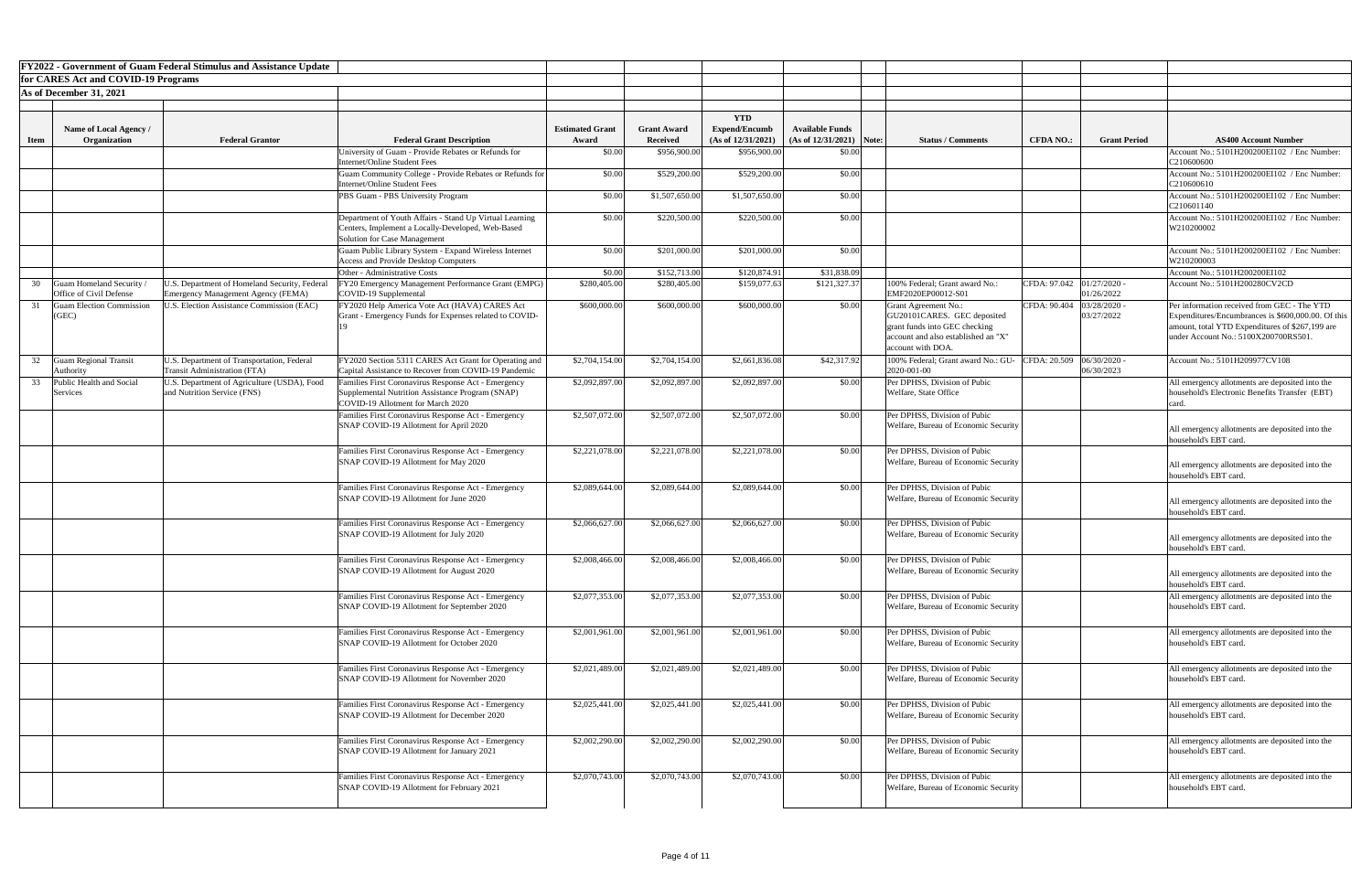|             |                                         | <b>FY2022 - Government of Guam Federal Stimulus and Assistance Update</b>                   |                                                                                                               |                        |                    |                                    |                            |                                                                      |                                         |                                                                          |
|-------------|-----------------------------------------|---------------------------------------------------------------------------------------------|---------------------------------------------------------------------------------------------------------------|------------------------|--------------------|------------------------------------|----------------------------|----------------------------------------------------------------------|-----------------------------------------|--------------------------------------------------------------------------|
|             | for CARES Act and COVID-19 Programs     |                                                                                             |                                                                                                               |                        |                    |                                    |                            |                                                                      |                                         |                                                                          |
|             | As of December 31, 2021                 |                                                                                             |                                                                                                               |                        |                    |                                    |                            |                                                                      |                                         |                                                                          |
|             |                                         |                                                                                             |                                                                                                               |                        |                    |                                    |                            |                                                                      |                                         |                                                                          |
|             | Name of Local Agency /                  |                                                                                             |                                                                                                               | <b>Estimated Grant</b> | <b>Grant Award</b> | <b>YTD</b><br><b>Expend/Encumb</b> | <b>Available Funds</b>     |                                                                      |                                         |                                                                          |
| <b>Item</b> | Organization                            | <b>Federal Grantor</b>                                                                      | <b>Federal Grant Description</b>                                                                              | Award                  | <b>Received</b>    | (As of 12/31/2021)                 | $(As of 12/31/2021)$ Note: | <b>Status / Comments</b><br><b>CFDA NO.:</b>                         | <b>Grant Period</b>                     | <b>AS400 Account Number</b>                                              |
|             |                                         |                                                                                             | Families First Coronavirus Response Act - Emergency<br>SNAP COVID-19 Allotment for March 2021                 | \$2,115,011.00         | \$2,115,011.00     | \$2,115,011.00                     | \$0.00                     | Per DPHSS, Division of Pubic<br>Welfare, Bureau of Economic Security |                                         | All emergency allotments are deposited into the<br>household's EBT card. |
|             |                                         |                                                                                             |                                                                                                               |                        |                    |                                    |                            |                                                                      |                                         |                                                                          |
|             |                                         |                                                                                             | Families First Coronavirus Response Act - Emergency                                                           | \$2,666,330.00         | \$2,666,330.00     | \$2,666,330.00                     | \$0.00                     | Per DPHSS, Division of Pubic                                         |                                         | All emergency allotments are deposited into the                          |
|             |                                         |                                                                                             | SNAP COVID-19 Allotment for April 2021                                                                        |                        |                    |                                    |                            | Welfare, Bureau of Economic Security                                 |                                         | household's EBT card. EAS Issuance for 12,834<br>cases.                  |
|             |                                         |                                                                                             | Families First Coronavirus Response Act - Emergency                                                           | \$2,757,698.00         | \$2,757,698.00     | \$2,757,698.00                     | \$0.00                     | Per DPHSS, Division of Pubic                                         |                                         | All emergency allotments are deposited into the                          |
|             |                                         |                                                                                             | SNAP COVID-19 Allotment for May 2021                                                                          |                        |                    |                                    |                            | Welfare, Bureau of Economic Security                                 |                                         | household's EBT card. EAS Issuance for 12,827<br>ases.                   |
|             |                                         |                                                                                             | Families First Coronavirus Response Act - Emergency                                                           | \$2,829,406.00         | \$2,829,406.00     | \$2,829,406.00                     | \$0.00                     | Per DPHSS, Division of Pubic                                         |                                         | All emergency allotments are deposited into the                          |
|             |                                         |                                                                                             | SNAP COVID-19 Allotment for June 2021                                                                         |                        |                    |                                    |                            | Welfare, Bureau of Economic Security                                 |                                         | household's EBT card. EAS Issuance for 13,075<br>'ases                   |
|             |                                         |                                                                                             | Families First Coronavirus Response Act - Emergency                                                           | \$2,800,874.00         | \$2,800,874.00     | \$2,800,874.00                     | \$0.00                     | Per DPHSS, Division of Pubic                                         |                                         | All emergency allotments are deposited into the                          |
|             |                                         |                                                                                             | SNAP COVID-19 Allotment for July 2021                                                                         |                        |                    |                                    |                            | Welfare, Bureau of Economic Security                                 |                                         | household's EBT card. EAS Issuance for 12,903<br>Cases.                  |
|             |                                         |                                                                                             | Families First Coronavirus Response Act - Emergency                                                           | \$2,753,681.00         | \$2,753,681.00     | \$2,753,681.00                     | \$0.00                     | Per DPHSS, Division of Pubic                                         |                                         | All emergency allotments are deposited into the                          |
|             |                                         |                                                                                             | SNAP COVID-19 Allotment for August 2021                                                                       |                        |                    |                                    |                            | Welfare, Bureau of Economic Security                                 |                                         | household's EBT card. EAS Issuance for 12,731<br>ases.                   |
|             |                                         |                                                                                             | Families First Coronavirus Response Act - Emergency                                                           | \$2,739,826.00         | \$2,739,826.00     | \$2,739,826.00                     | \$0.00                     | Per DPHSS, Division of Pubic                                         |                                         | All emergency allotments are deposited into the                          |
|             |                                         |                                                                                             | SNAP COVID-19 Allotment for September 2021                                                                    |                        |                    |                                    |                            | Welfare, Bureau of Economic Security                                 |                                         | household's EBT card. EAS Issuance for 12,653<br>Cases.                  |
|             |                                         |                                                                                             | Families First Coronavirus Response Act - Emergency                                                           | \$2,706,157.00         | \$2,706,157.00     | \$2,706,157.00                     | \$0.00                     | Per DPHSS, Division of Pubic                                         |                                         | All emergency allotments are deposited into the                          |
|             |                                         |                                                                                             | SNAP COVID-19 Allotment for October 2021                                                                      |                        |                    |                                    |                            | Welfare, Bureau of Economic Security                                 |                                         | household's EBT card. EAS Issuance for 12,740<br>ases.                   |
|             |                                         |                                                                                             | Families First Coronavirus Response Act - Emergency                                                           | \$2,623,624.00         | \$2,623,624.00     | \$2,623,624.00                     | \$0.00                     | Per DPHSS, Division of Pubic                                         |                                         | All emergency allotments are deposited into the                          |
|             |                                         |                                                                                             | SNAP COVID-19 Allotment for November 2021                                                                     |                        |                    |                                    |                            | Welfare, Bureau of Economic Security                                 |                                         | household's EBT card. EAS Issuance for 12,709<br>lases.                  |
|             |                                         |                                                                                             | Families First Coronavirus Response Act - Emergency                                                           | \$2,689,869.00         | \$2,592,916.00     | \$2,592,916.00                     | \$0.00                     | Per DPHSS, Division of Pubic                                         |                                         | All emergency allotments are deposited into the                          |
|             |                                         |                                                                                             | SNAP COVID-19 Allotment for December 2021                                                                     |                        |                    |                                    |                            | Welfare, Bureau of Economic Security                                 |                                         | household's EBT card. EAS Issuance for 12,851<br>Cases.                  |
| 34          | Public Health and Social                | U.S. Department of Interior, Office of Insular                                              | Technical Assistant Program for Pacific Islands Health                                                        | \$122,587.20           | \$122,587.20       | \$122,587.20                       | \$0.00                     | Represents Guam's share of \$858,924 CFDA: 15.875 03/26/2020 -       |                                         | Account No.: NONE                                                        |
|             | Services                                | <b>Affairs</b>                                                                              | <b>Officers Association (PIHOA) - Emergency Bulk</b>                                                          |                        |                    |                                    |                            | TAP grant awarded to PIHOA. (Note:                                   | 09/30/2023                              |                                                                          |
|             |                                         |                                                                                             | Procurement of GeneXpert COVID-19 Testing Kits and                                                            |                        |                    |                                    |                            | PIHOA had purchased for Guam 4,600                                   |                                         |                                                                          |
|             |                                         |                                                                                             | Machines for US-Affiliated Pacific Islands Jurisdictions                                                      |                        |                    |                                    |                            | Test Kits & associated supplies -<br>$$102,156 + estimated customs,$ |                                         |                                                                          |
|             |                                         |                                                                                             |                                                                                                               |                        |                    |                                    |                            | shipping $&$ handling - \$20,431.20)                                 |                                         |                                                                          |
| 35          | Public Health and Social                | U.S. Department of Health and Human Services,                                               | COVID-19 Paycheck Protection Program and Health Care                                                          | \$5,611,597.00         | \$5,611,957.00     | \$4,373,671.82                     | \$1,238,285.18             | 100% Federal; Grant award No.:<br>CFDA: 93.323                       | 05/18/2020                              | Account No.: 5101H201713CV126                                            |
|             | Services                                | Center for Disease Control (CDC), Division of                                               | Enhancement Act Response Activities - Epidemiology &                                                          |                        |                    |                                    |                            | 6NU50CK000531-01-05                                                  | 11/17/2022                              |                                                                          |
|             |                                         | Vector-Borne Diseases (DVBD)                                                                | Laboratory Capacity (ELC) for Infectious Diseases - Expand<br>Testing Capacity / Enhancing Detection COVID-19 |                        |                    |                                    |                            |                                                                      |                                         |                                                                          |
|             |                                         |                                                                                             | Response                                                                                                      |                        |                    |                                    |                            |                                                                      |                                         |                                                                          |
| 36          | Agriculture                             | US Department of Commerce, National Oceanic                                                 | Sec. 12005 Funding for Fisheries Assistance, funding to                                                       | \$1,000,000.00         | \$998,000.00       | \$988,803.00                       | \$9,197.00                 | Grant allocation awarded to the Pacific CFDA: 11.477                 | 05/01/2020                              | Account No.: NONE - Per Daily Post Article dated                         |
|             |                                         | and Atmospheric Administration (NOAA)                                                       | address direct and indirect COVID-19 impacts to eligible                                                      |                        |                    |                                    |                            | <b>States Marine Fisheries Commission</b>                            | 05/31/2021                              | 11/17/2021, the Division of Aquatic and Wildlife                         |
|             |                                         |                                                                                             | fishery participants. Guam's CARES Act Fishers Program                                                        |                        |                    |                                    |                            | (PSMFC) for Guam. Applications are                                   |                                         | Resources of the Department of Agriculture is                            |
|             |                                         |                                                                                             | (FY2020 - Round 1)                                                                                            |                        |                    |                                    |                            | reviewed and payments to eligible                                    |                                         | mailing 465 relief checks totalling approximately                        |
|             |                                         |                                                                                             |                                                                                                               |                        |                    |                                    |                            | fishery participants are processed by<br>PSMFC on behalf of Guam.    |                                         | \$988,803 to local fishers.                                              |
|             |                                         |                                                                                             |                                                                                                               |                        |                    |                                    |                            |                                                                      |                                         |                                                                          |
|             |                                         | Guam Council on the Arts and National Endowment for the Arts (NEA), Office                  |                                                                                                               |                        | \$164,600.00       | \$114,600.00                       | \$50,000.00                | 100% Federal; Grant award No.:                                       |                                         | CFDA: 45.025   10/1/2019 - 09/30/2022   Account No.: 5101H204000CV106    |
|             | Humanities Agency                       | of Grants Management                                                                        | Promotion of the Arts Partnership Agreement - Response to<br>COVID-19 pandemic (CARES Act funds)              | \$164,600.00           |                    |                                    |                            | 1855994-61-19                                                        |                                         |                                                                          |
|             | 38 Public Health and Social<br>Services | U.S. Department of Health and Human Services,<br>Health Resources & Services Administration | FY2020 Expanding Capacity for Coronavirus Testing<br>(ECT)                                                    | \$272,209.00           | \$272,209.00       | \$326,290.87                       | $-$ \$54,081.8             | 100% Federal; Grant award No.:<br>H8ECS37692                         | CFDA: 93.224 05/01/2020 -<br>04/30/2022 | Account No.: 5105H201716CV108                                            |
| 39          | Public Health and Social                | Federal Communications Commission (FCC)                                                     | FY2020 COVID-19 Telehealth Program - To help health                                                           | \$321,244.00           | \$321,244.00       | \$0.00                             | \$321,244.00               | Not a grant program. Disbursements of CFDA:                          | 03/13/2020                              | Account No.: NONE - Pending an expenditure                               |
|             | Services                                |                                                                                             | care providers provide telehealth services to patients at their                                               |                        |                    |                                    |                            | funds through invoice documentation                                  | 09/30/2020                              | update from DPHSS.                                                       |
|             |                                         |                                                                                             | home or mobile locations in response to the COVID-19<br>pandemic.                                             |                        |                    |                                    |                            | to support reimbursements for eligible<br>expenses and services.     |                                         |                                                                          |
|             |                                         |                                                                                             |                                                                                                               |                        |                    |                                    |                            |                                                                      |                                         |                                                                          |
|             |                                         |                                                                                             |                                                                                                               |                        |                    |                                    |                            |                                                                      |                                         |                                                                          |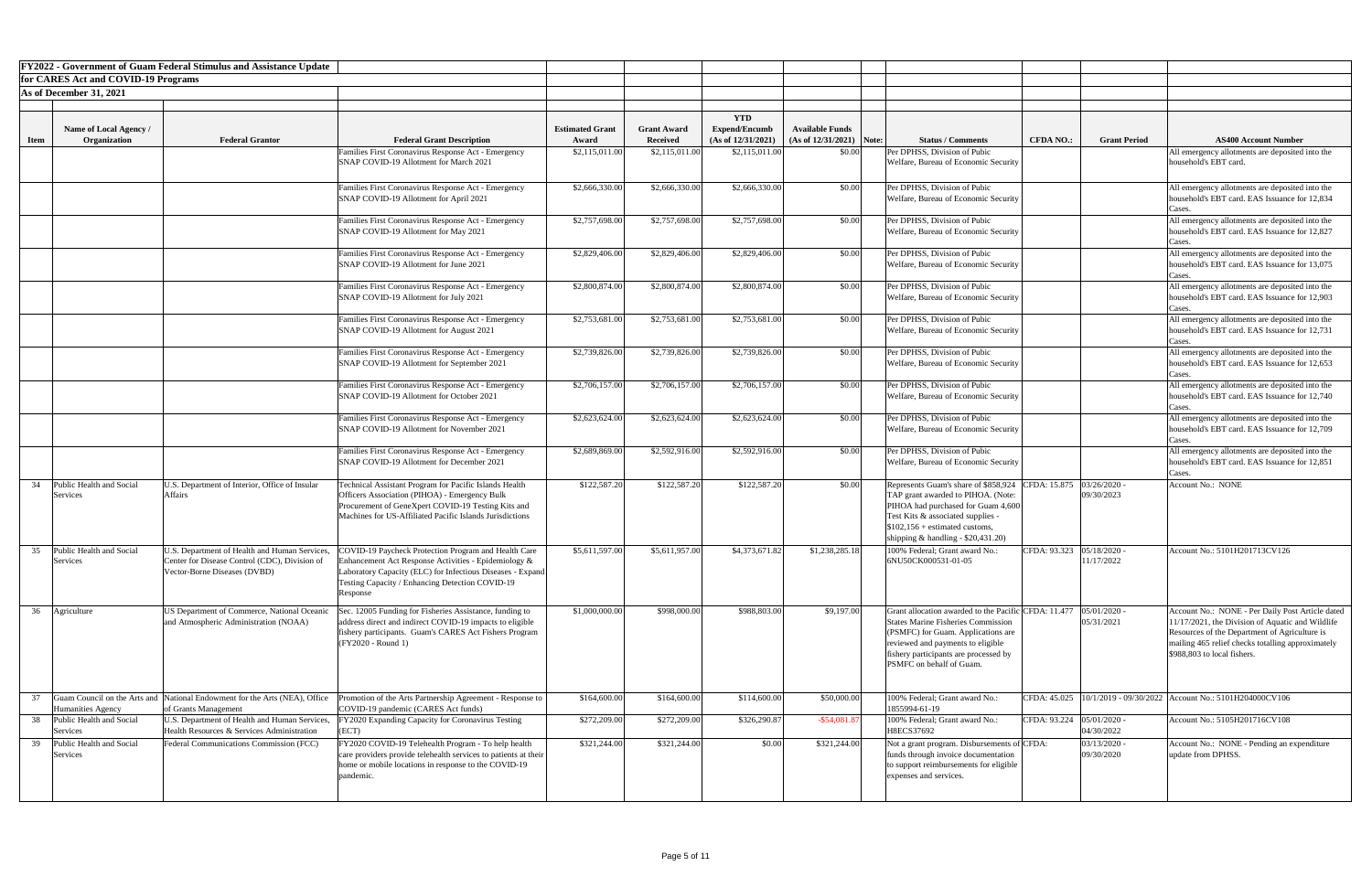|             |                                                            | <b>FY2022 - Government of Guam Federal Stimulus and Assistance Update</b>                                                       |                                                                                                                                                                                                    |                        |                    |                      |                            |                                                                                                                                                                                  |                             |                                           |                                                                        |
|-------------|------------------------------------------------------------|---------------------------------------------------------------------------------------------------------------------------------|----------------------------------------------------------------------------------------------------------------------------------------------------------------------------------------------------|------------------------|--------------------|----------------------|----------------------------|----------------------------------------------------------------------------------------------------------------------------------------------------------------------------------|-----------------------------|-------------------------------------------|------------------------------------------------------------------------|
|             | for CARES Act and COVID-19 Programs                        |                                                                                                                                 |                                                                                                                                                                                                    |                        |                    |                      |                            |                                                                                                                                                                                  |                             |                                           |                                                                        |
|             | As of December 31, 2021                                    |                                                                                                                                 |                                                                                                                                                                                                    |                        |                    |                      |                            |                                                                                                                                                                                  |                             |                                           |                                                                        |
|             |                                                            |                                                                                                                                 |                                                                                                                                                                                                    |                        |                    | <b>YTD</b>           |                            |                                                                                                                                                                                  |                             |                                           |                                                                        |
|             | Name of Local Agency /                                     |                                                                                                                                 |                                                                                                                                                                                                    | <b>Estimated Grant</b> | <b>Grant Award</b> | <b>Expend/Encumb</b> | <b>Available Funds</b>     |                                                                                                                                                                                  |                             |                                           |                                                                        |
| <b>Item</b> | Organization                                               | <b>Federal Grantor</b>                                                                                                          | <b>Federal Grant Description</b>                                                                                                                                                                   | Award                  | <b>Received</b>    | (As of 12/31/2021)   | $(As of 12/31/2021)$ Note: | <b>Status / Comments</b>                                                                                                                                                         | <b>CFDA NO.:</b>            | <b>Grant Period</b>                       | <b>AS400 Account Number</b>                                            |
| 40          | Public Health and Social<br>Services                       | U.S. Department of Health and Human Services,<br>Centers for Disease Control (CDC), Division of<br>Vector-Borne Diseases (DVBD) | Epidemiology & Laboratory Capacity (ELC) for Infectious<br>Diseases - COVID-19 Supplement Funds for Infection<br><b>Prevention Control</b>                                                         | \$94,937.00            | \$94,937.00        | \$64,733.19          | \$30,203.81                | 100% Federal; Grant award No.: 6<br>NU50CK000531-01-06                                                                                                                           | CFDA: 93.323                | 05/28/2020<br>05/27/2022                  | Account No.: 5101H201713CV127                                          |
|             | Guam Behavioral Health and<br><b>Wellness Center</b>       | U.S. Department of Health and Human Services,<br>Substance Abuse and Mental Health Services<br>Administration                   | Guam's COVID-19 Emergency Response for Suicide<br>Prevention                                                                                                                                       | \$780,406.00           | \$790,406.00       | \$593,896.91         | \$196,509.09               | 100% Federal; Grant award No.:<br>1H79FG000539-01                                                                                                                                | CFDA: 93.958 07/31/2020 -   | 05/31/2022                                | Account No.: 5101H202300CV107                                          |
| 42          | Public Health and Social<br>Services                       | U.S. Department of Health and Human Services,<br><b>Centers for Disease Control and Prevention</b><br>(CDC)                     | nmunization Cooperative Agreements - IP19-1901<br>mmunization and Vaccines for Children - 2019 (CARES<br>COVID-19 Supplemental Funds)                                                              | \$150,000.00           | \$150,000.00       | \$13,114.61          | \$136,885.39               | 100% Federal; Grant award No.: 6<br>NH23IP922638-01-02                                                                                                                           | CFDA: 93.268 06/05/2020 -   | 06/30/2024                                | Account No.: 5101H201713CV128                                          |
| 43          | Public Health and Social<br>Services                       | U.S. Department of Health and Human Services,<br><b>Centers for Disease Control and Prevention</b><br>(CDC)                     | CK19-1904 - Epidemiology and Laboratory Capacity for<br>Prevention and Control of Emerging Infectious Diseases -<br>COVID-19 Project O (VPD MIS-C)                                                 | \$50,000.00            | \$50,000.00        | \$39,833.31          | \$10,166.69                | 100% Federal; Grant award No.: 5<br>NU50CK000531-02-00 Note:<br>Allocation of \$50,000 for COVID-19<br>Project from a \$3.89M grant to<br><b>DPHSS</b> for ELC.                  | CFDA: 93.323  08/01/2020 -  | 05/31/2022                                | Account No.: 5101H201713CV129                                          |
|             | 44 Labor                                                   | U.S. Department of Homeland Security, Federal<br>Emergency Management Agency (FEMA)                                             | Other Needs Assistance (ONA) - Supplemental Payments<br>for Lost Wages - Benefits                                                                                                                  | \$45,000,000.00        | \$44,888,000.00    | \$34,905,050.00      | $$9,982,950.00$ 4/         | Federal Matching (Local Match<br>Waived) Grant award No.:<br>4495DRGUSPLW - \$22.5M; Amend.<br>No. $1 + $7.5M$ ; Amend No. $2 + $7.5M$ ;<br>Amend No. $3 - +\$7.5M$              | CFDA: 97.050 08/01/2020 -   | 03/27/2022                                | Account No.: 5101B202400CV106 / Local Account<br>No.: 5100B202400MT950 |
|             | 45 Labor                                                   | Emergency Management Agency (FEMA)                                                                                              | U.S. Department of Homeland Security, Federal   Other Needs Assistance (ONA) - Supplemental Payments<br>for Lost Wages - Administration                                                            | \$272,202.00           | \$272,202.00       | \$109,015.18         | \$163,186.82               | Federal Matching (Local Match<br>Waived) Grant award No.:<br>4495DRGUSPLW - \$136,101;<br>Amend. No. $1 + $45,367$ ; Amend No.<br>$2 + $45,367$ ; Amend No. 3 -<br>$+$ \$45,367M | CFDA: 97.050 08/01/2020 -   | 03/27/2022                                | Account No.: 5101E202400CV105                                          |
| 46          | Public Health and Social<br>Services                       | U.S Department of Health and Human Services,<br>Administration for Children and Families                                        | CARES Act for the Stephanie Tubbs Jones Child Welfare<br>Services Program, Title IV-B Subpart 1 of the Social<br>Security Act                                                                      | \$43,342.00            | \$43,342.00        | \$41,613.26          | \$1,728.74                 | 100% Federal; Grant award No.: G-<br>2001GUCWC3; Federal award date:<br>08/05/2020                                                                                               |                             | CFDA: 93.645   03/27/2020 -<br>09/30/2021 | Account No.: 5101H201726CV111                                          |
| 47          | Public Health and Social<br>Services                       | U.S. Department of Health and Human Services,<br>Administration for Children and Families                                       | P.L. 116-20 Supplement Appropriation for Disaster Relief<br>Act of 2019 Title IV-b Subpart 1 of the Social Security Act,<br>Child Welfare Services State Grants                                    | \$74,777.00            | \$0.00             | \$0.00               | \$0.00                     | 100% Federal; Grant award No.: G-<br>2001GUSOSR                                                                                                                                  | CFDA: 93.645 03/27/2020 -   | 09/30/2021                                | Account No.: 5101H201726SE110                                          |
| 48          | Guam Homeland Security /<br>Office of Civil Defense        | U.S. Department of Homeland Security, Federal<br>Emergency Management Agency (FEMA)                                             | COVID-19 Public Assistance Grant Program - B-<br>Emergency Protective Measures - DR4495 Guam Homeland<br>Security Medical Supplies and PPE                                                         | \$243,184.93           | \$243,184.93       | \$0.00               | \$243,184.93               | Grant agreement / Project Worksheet<br>No.: PA-09-GU-4495-PW-00006                                                                                                               | CFDA: 97.036 03/27/2020 -   | 09/26/2024                                | Account No.: 5101H200280CV101                                          |
| 49          | <b>Guam Homeland Security</b> /<br>Office of Civil Defense | J.S. Department of Homeland Security, Federal<br>Emergency Management Agency (FEMA)                                             | COVID-19 Public Assistance Grant Program - B-<br>Emergency Protective Measures - Emergency Operations<br><b>Center Overtime Labor</b>                                                              | \$2,673,368.65         | \$667,519.18       | \$603,076.81         | \$64,442.37                | Grant agreement / Project Worksheet<br>No.: PA-09-GU-4495-PW-00007                                                                                                               | CFDA: 97.036 03/27/2020 -   | 09/26/2024                                | Account No.: 5101H200280CV102                                          |
| 50          | Guam Homeland Security<br>Office of Civil Defense          | J.S. Department of Homeland Security, Federal<br>Emergency Management Agency (FEMA)                                             | COVID-19 Public Assistance Grant Program - B-<br><b>Emergency Protective Measures - GMHA Surgical Staff</b>                                                                                        | \$10,349,936.27        | \$10,349,936.27    | \$10,349,936.27      | \$0.00                     | Grant agreement / Project Worksheet<br>No.: PA-09-GU-4495-PW-00011                                                                                                               | CFDA: 97.036 03/27/2020 -   | 09/26/2024                                | Account No.: 5101H200280CV103                                          |
|             | Guam Homeland Security<br>Office of Civil Defense          | U.S. Department of Homeland Security, Federal<br>Emergency Management Agency (FEMA)                                             | COVID-19 Public Assistance Grant Program - Z-<br>Management Costs - DR4495 Guam Homeland Security<br><b>Recipient Management Costs</b>                                                             | \$1,284,197.10         | \$1,284,197.10     | \$294,056.58         | \$990,140.52               | Grant agreement / Project Worksheet<br>No.: PA-09-GU-4495-PW-00014                                                                                                               | CFDA: 97.036 03/27/2020     | 09/26/2024                                | Account No.: 5101H200280CV104                                          |
| 52          | Guam Homeland Security /<br>Office of Civil Defense        | J.S. Department of Homeland Security, Federal<br>Emergency Management Agency (FEMA)                                             | COVID-19 Public Assistance Grant Program - B-<br>Emergency Protective Measures - GMHA Alternate Care<br>Site (ACS)                                                                                 | \$15,353,962.50        | \$15,353,962.50    | \$142,080.25         | \$15,211,882.25            | Grant agreement / Project Worksheet<br>No.: PA-09-GU-4495-PW-00009                                                                                                               | CFDA: 97.036 03/27/2020 -   | 09/26/2024                                | Account No.: 5101H200280CV109                                          |
|             | Guam Homeland Security<br>Office of Civil Defense          | U.S. Department of Homeland Security, Federal<br>Emergency Management Agency (FEMA)                                             | COVID-19 Public Assistance Grant Program - B-<br>Emergency Protective Measures - 3 Month COVID-19<br>Vaccine Distribution and Administration                                                       | \$1,166,793.89         | \$1,166,793.89     | \$0.00               | \$1,166,793.89             | Grant agreement / Project Worksheet<br>No.: PA-09-GU-4495-PW-00024                                                                                                               | CFDA: 97.036 03/27/2020 -   | 09/26/2024                                | Account No.: 5101H200280CV110                                          |
|             | 54 Public Health and Social<br>Services                    | U.S. Department of Agriculture (USDA), Food<br>and Nutrition Service (FNS)                                                      | Women Infants & Children (WIC) (2 Year) -WIC COVID<br>19 FFCRA NSA -WIC Admin                                                                                                                      | \$240,370.00           | \$240,370.00       | \$240,370.00         | \$0.00                     | 100% Federal; FAIN No.:<br>217GUGU7W6003                                                                                                                                         | CFDA: 10.558   10/01/2020 - | 09/30/2021                                | Account No.: 5101E211712PA101                                          |
|             | 55 Public Health and Social<br>Services                    | U.S. Department of Agriculture (USDA), Food<br>and Nutrition Service (FNS)                                                      | Women Infants & Children (WIC) (2 Year) -WIC COVID<br>19 FFCRA FOOD -WIC Food                                                                                                                      | \$583,574.00           | \$583,574.00       | \$583,574.00         | \$0.00                     | 100% Federal; FAIN No.:<br>217GUGU7W6006                                                                                                                                         | CFDA: 10.558   10/01/2020 - | 09/30/2021                                | Account No.: 5101E211712DF103                                          |
| 56          | Public Health and Social<br>Services                       | Family Voices of Albuquerque, New Mexico, a<br>National Family-Led Organization                                                 | <b>CARES</b> 2020 MiniGrant Contract with Family Health<br>Information Resource Center (FHIRC), DPHSS - Telehealth<br>to families of Children and Youth with Special Health Care<br>Needs (CYSHCN) | \$7,500.00             | \$6,500.00         | \$5,681.45           | \$818.55                   | 100% Federal; Subcontract 2020-414 CFDA:                                                                                                                                         |                             | 09/01/2020 -<br>06/30/2021                | Account No.: 5100X211711RS501                                          |
|             | Public Health and Social<br>Services                       | U.S. Department of Health and Human Services,<br><b>Centers for Disease Control and Prevention</b><br>(CDC)                     | mmunization Cooperative Agreements - IP19-1901 Year<br>02 - Immunization and Vaccines for Children - 2020<br>(CARES COVID-19 Supplemental Funds)                                                   | \$150,000.00           | \$150,000.00       | \$69,393.30          | \$80,606.70                | Grant award No.: 6 NH23IP922638-02-CFDA: 93.268 [07/01/2020 -                                                                                                                    |                             | 06/30/2024                                | Account No.: 5101H211713CV134                                          |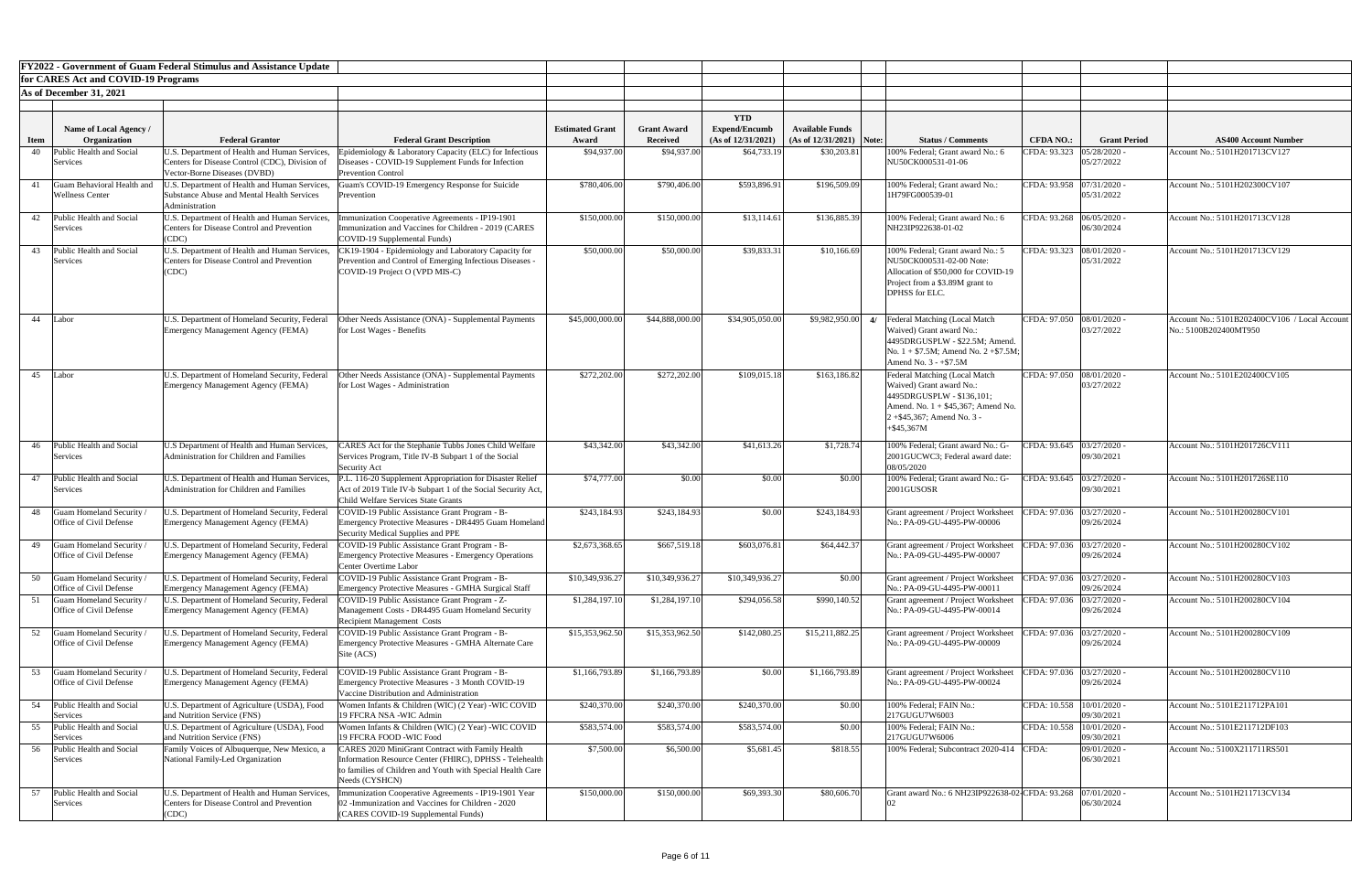|             |                                                                                | <b>FY2022 - Government of Guam Federal Stimulus and Assistance Update</b>                                    |                                                                                                                                                                                                     |                                 |                                       |                                                          |                                                       |                                                                                                                   |                                                                                      |                                                                                                                                                                    |
|-------------|--------------------------------------------------------------------------------|--------------------------------------------------------------------------------------------------------------|-----------------------------------------------------------------------------------------------------------------------------------------------------------------------------------------------------|---------------------------------|---------------------------------------|----------------------------------------------------------|-------------------------------------------------------|-------------------------------------------------------------------------------------------------------------------|--------------------------------------------------------------------------------------|--------------------------------------------------------------------------------------------------------------------------------------------------------------------|
|             | for CARES Act and COVID-19 Programs                                            |                                                                                                              |                                                                                                                                                                                                     |                                 |                                       |                                                          |                                                       |                                                                                                                   |                                                                                      |                                                                                                                                                                    |
|             | As of December 31, 2021                                                        |                                                                                                              |                                                                                                                                                                                                     |                                 |                                       |                                                          |                                                       |                                                                                                                   |                                                                                      |                                                                                                                                                                    |
| <b>Item</b> | Name of Local Agency /<br>Organization                                         | <b>Federal Grantor</b>                                                                                       | <b>Federal Grant Description</b>                                                                                                                                                                    | <b>Estimated Grant</b><br>Award | <b>Grant Award</b><br><b>Received</b> | <b>YTD</b><br><b>Expend/Encumb</b><br>(As of 12/31/2021) | <b>Available Funds</b><br>(As of $12/31/2021$ ) Note: | <b>Status / Comments</b>                                                                                          | <b>Grant Period</b><br><b>CFDA NO.:</b>                                              | <b>AS400 Account Number</b>                                                                                                                                        |
| 58          | Agriculture                                                                    | US Department of Commerce, National Oceanic<br>and Atmospheric Administration (NOAA)                         | Sec. 12005 Funding for Fisheries Assistance, funding to<br>address direct and indirect COVID-19 impacts to eligible<br>fishery participants. Guam's CARES Act Fishers Program<br>(FY2021 - Round 2) | \$796,082.00                    | \$783,727.85                          | \$0.00                                                   | \$783,727.85                                          | <b>States Marine Fisheries Commission</b><br>(PSMFC) for Guam. DOAG designed<br>the relief program for Guam.      | <b>Grant allocation awarded to the Pacific CFDA: 11.477 </b>   07/01/2020-09/30/2021 | Grant Period: June 2021 - September 2021 (Open<br>Registration and Application) and July 1, 202 - June<br>30, 2021 (Periods affected by COVID for<br>compensation) |
|             | 59 Labor                                                                       | U.S. Department of Labor, Employment and<br><b>Training Administration</b>                                   | Pandemic Unemployment Assistance Program ("PUA") -<br>FY2021 Administration Funding                                                                                                                 | \$2,437,540.00                  | \$2,437,540.00                        | \$1,237,256.11                                           | \$1,200,283.89                                        | 100% Federal; Grant No.: UI-34836-<br>20-55-A-66, Modification No. 13:<br><b>Effective Date: 07/01/2021</b>       | CFDA: 17.225 07/01/2021 -<br>06/30/2022                                              | Account No.: 5101H212400CV102                                                                                                                                      |
| 60          | <b>Guam Behavioral Health and</b><br><b>Wellness Center</b>                    | .S. Department of Health and Human Services,<br>Substance Abuse and Mental Health Services<br>Administration | mergency Grants to Address Mental Health and Substance<br>Use Disorders During COVID-19                                                                                                             | \$714,912.00                    | \$714,912.00                          | \$188,288.86                                             | \$526,623.14                                          | 100% Federal; Grant award No.:<br>6H79FG000653-01M001: FAIN No:<br>H79FG000653; Federal Award Date:<br>04/13/2021 | CFDA: 93.665 02/01/2021 -<br>05/31/2022                                              | Account No.: 5101H212300CV112                                                                                                                                      |
| 61          | Public Health and Social<br>Services                                           | U.S Department of Health and Human Services,<br>Administration for Children and Families                     | CARES Act, 2020, Family Violence Prevention and<br>Services Domestic Volence Shelter and Supportive Services<br>- Supplement                                                                        | \$43,594.00                     | \$43,594.00                           | \$0.00                                                   | \$43,594.00                                           | 100% Federal; Grant award No.:<br>#2001GUFVC3; Federal award date:<br>08/05/2020                                  | $03/27/2020$ -<br>CFDA: 93.671<br>09/30/2021                                         | Account No.: 5101H211726CV115                                                                                                                                      |
|             |                                                                                |                                                                                                              | <b>SUBTOTAL</b>                                                                                                                                                                                     | \$1,427,129,233.34              | \$1,508,115,034.9                     | \$1,225,069,047.39                                       | \$283,045,987.53                                      |                                                                                                                   |                                                                                      |                                                                                                                                                                    |
|             |                                                                                |                                                                                                              |                                                                                                                                                                                                     |                                 |                                       |                                                          |                                                       |                                                                                                                   |                                                                                      |                                                                                                                                                                    |
|             |                                                                                | <b>Federal Assistance Estimates for Autonomous, Semi-autonomous Agencies and Other</b>                       |                                                                                                                                                                                                     |                                 |                                       |                                                          |                                                       |                                                                                                                   |                                                                                      |                                                                                                                                                                    |
|             | <b>Guam Memorial Hospital</b><br>Authority                                     | U.S. Department of Health and Human Services                                                                 | <b>LARES Act HHS Provider Relief Fund</b>                                                                                                                                                           | \$7,777,905.02                  | \$7,777,905.02                        | \$7,777,905.02                                           | \$0.00                                                | GMHA to also receive \$8.0M from the<br>GovGuam CARES Act funding for<br>COVID mitigation.                        |                                                                                      | Per information received from GMHA Acting CFO,<br>4/30/2021                                                                                                        |
|             | <b>Guam Memorial Hospital</b><br>Authority                                     | U.S. Department of Health and Human Services                                                                 | <b>ARES Act HHS Provider Relief Fund</b>                                                                                                                                                            | \$1,961,999.33                  | \$1,961,999.93                        | \$1,961,999.93                                           | \$0.00                                                | GMHA received an additional \$1.9M<br>in Provider Relief Funds for Phase 3<br>distribution on 12/16/2020.         |                                                                                      | Per information received from GMHA Acting CFO,<br>4/30/2021                                                                                                        |
|             | <b>Guam Memorial Hospital</b><br>Authority                                     | U.S. Department of Health and Human Services,<br><b>Centers for Medicare and Medicaid Services</b>           | enters for Medicare & Medicaid Services (CMS)<br>Accelerated and Advance Payment Program Expansion to<br>Medicare providers/suppliers to combat the COVID-19<br>pandemic.                           | \$4,501,119.78                  | \$4,501,119.78                        | \$4,501,119.78                                           | \$0.00                                                | This is an advance payment /<br>acceleration of benefits that Medicare<br>will offset beginning April 2021        |                                                                                      | Per information received from GMHA Acting CFO,<br>4/30/2021                                                                                                        |
|             | A.B. Won Pat Guam<br>International Airport Authority   Aviation Administration | U.S. Department of Transportation, Federal                                                                   | TY2020 CARES Act Grants to Airports - Airport<br>mprovement Program (AIP) Facilitate Debt Service<br><b>Payments and Operational Costs</b>                                                          | \$20,693,369.00                 | \$20,693,369.00                       | \$20,693,369.00                                          | \$0.00                                                | Federal Share Cost 100%; Submitted<br>closeout documents to FAA.                                                  | CFDA: 20.106 04/29/2020 -<br>04/29/2024                                              | GIAA Account No.: 87.9101.AIP111                                                                                                                                   |
|             | University of Guam                                                             | U.S. Department of Education, Office of<br>Postsecondary Education                                           | CARES Act: Higher Education Emergency Relief Fund -<br>Section $18004(a)(1)$ Student Aid                                                                                                            | \$4,564,698.00                  | \$4,564,698.00                        | \$4,564,698.00                                           | \$0.00                                                | Awarded April 24, 2020;<br>Supplemental amount of \$2,282,349<br>awarded on January 19, 2021                      | CFDA: 84.425E 04/24/2020 -<br>05/20/2022                                             | Per information received from UOG, 1/20/2022                                                                                                                       |
| 6           | University of Guam                                                             | U.S. Department of Education, Office of<br>Postsecondary Education                                           | Institutional Portion of the Higher Education Emergency<br>Relief Fund under Section $18004(a)(1)$ & $18004(c)$ of the<br><b>CARES</b> Act                                                          | \$6,947,461.00                  | \$6,947,461.00                        | \$6,109,871.97                                           | \$837,589.03                                          | Awarded May 7, 2020; Supplemental<br>laward of \$4,665,112 awarded on<br>January 19, 2021                         |                                                                                      | CFDA: 84.425F 5/06/2020 - 05/20/2022 Per information received from UOG, 1/20/2022                                                                                  |
|             | University of Guam                                                             | U.S. Department of Education, Office of<br>Postsecondary Education                                           | 'ARES Act: Higher Education Emergency Relief Fund -<br>Strengthen Asian American and Native American Pacific<br>Islander-serving Institutions (AANAPISI) - Section<br>18004(a)(2)                   | \$18,264.00                     | \$18,264.0                            | \$18,264.00                                              | \$0.00                                                | Formula allocations for Section<br>$18004(a)(2)$ of CARES Act per OPE<br>website                                  |                                                                                      | CFDA: 84.425L 7/02/2020 - 07/01/2021 Per information received from UOG, 1/20/2022                                                                                  |
|             | University of Guam                                                             | U.S. Small Business Administration (SBA)                                                                     | <b>Small Business Development Centers CARES Act</b>                                                                                                                                                 | \$1,280,000.00                  | \$1,280,000.0                         | \$1,010,486.40                                           | \$269,513.60                                          |                                                                                                                   | CFDA: 59.037<br>$04/01/2020$ -<br>03/31/2021                                         | Per information received from UOG, 1/20/2022                                                                                                                       |
| Q           | <b>Guam Community College</b>                                                  | U.S. Department of Education, Office of<br>Postsecondary Education                                           | CARES Act: Higher Education Emergency Relief Fund<br>Section $18004(a)(1)$ Student Aid                                                                                                              | \$1,149,350.00                  | \$1,149,350.00                        | \$1,149,350.00                                           | \$0.00                                                | Increase of grant notification awards<br>received.                                                                | CFDA: 84.425E 04/20/2020 -<br>05/12/2022                                             | Per information received from GCC, 1/04/2022                                                                                                                       |
| 10          | <b>Guam Community College</b>                                                  | U.S. Department of Education, Office of<br>Postsecondary Education                                           | <b>Institutional Portion of the Higher Education Emergency</b><br>Relief Fund under Section $18004(a)(1)$ & $18004(c)$ of the<br><b>CARES</b> Act                                                   | \$3,303,441.00                  | \$3,303,441.00                        | \$1,634,013.76                                           | \$1,669,427.24                                        | Increase of grant notification awards<br>received.                                                                | CFDA: 84.425F 05/06/2020 -<br>05/12/2022                                             | Per information received from GCC, 1/04/2022                                                                                                                       |
| 11          | <b>Guam Community College</b>                                                  | J.S. Department of Education, Office of<br>Postsecondary Education                                           | <b>CARES Act: Higher Education Emergency Relief Fund -</b><br>Strengthen Asian American and Native American Pacific<br>Islander-serving Institutions (AANAPISI) - Section<br>18004(a)(2)            | \$16,361.00                     | \$16,361.00                           | \$16,361.00                                              | \$0.00                                                | Formula allocations for Section<br>18004(a)(2) of CARES Act per OPE<br>website                                    | CFDA: 84.425L 06/08/2020 -<br>03/03/2022                                             | Per information received from GCC, 1/04/2022                                                                                                                       |
| 12          | Guam Housing and Urban<br>Renewal Authority                                    | U.S. Department of Housing and Urban<br>Development (CPD)                                                    | FY2020 CARES Act Formula Grants - Community<br>Development, Office of Community Planning and Development Block Grant - CDBG20-CARES (CV1)                                                           | \$1,785,801.00                  | \$1,785,801.00                        | \$109,748.52                                             | \$1,676,052.48                                        | Allocation Round 1 - as of April 2,<br>3/<br>2020 per HUD CPD FY2020 CARES<br><b>Act Formula Grants Listing</b>   | 09/01/2020 -<br>08/31/2026                                                           | Per information received from GHURA, 11/01/2021                                                                                                                    |

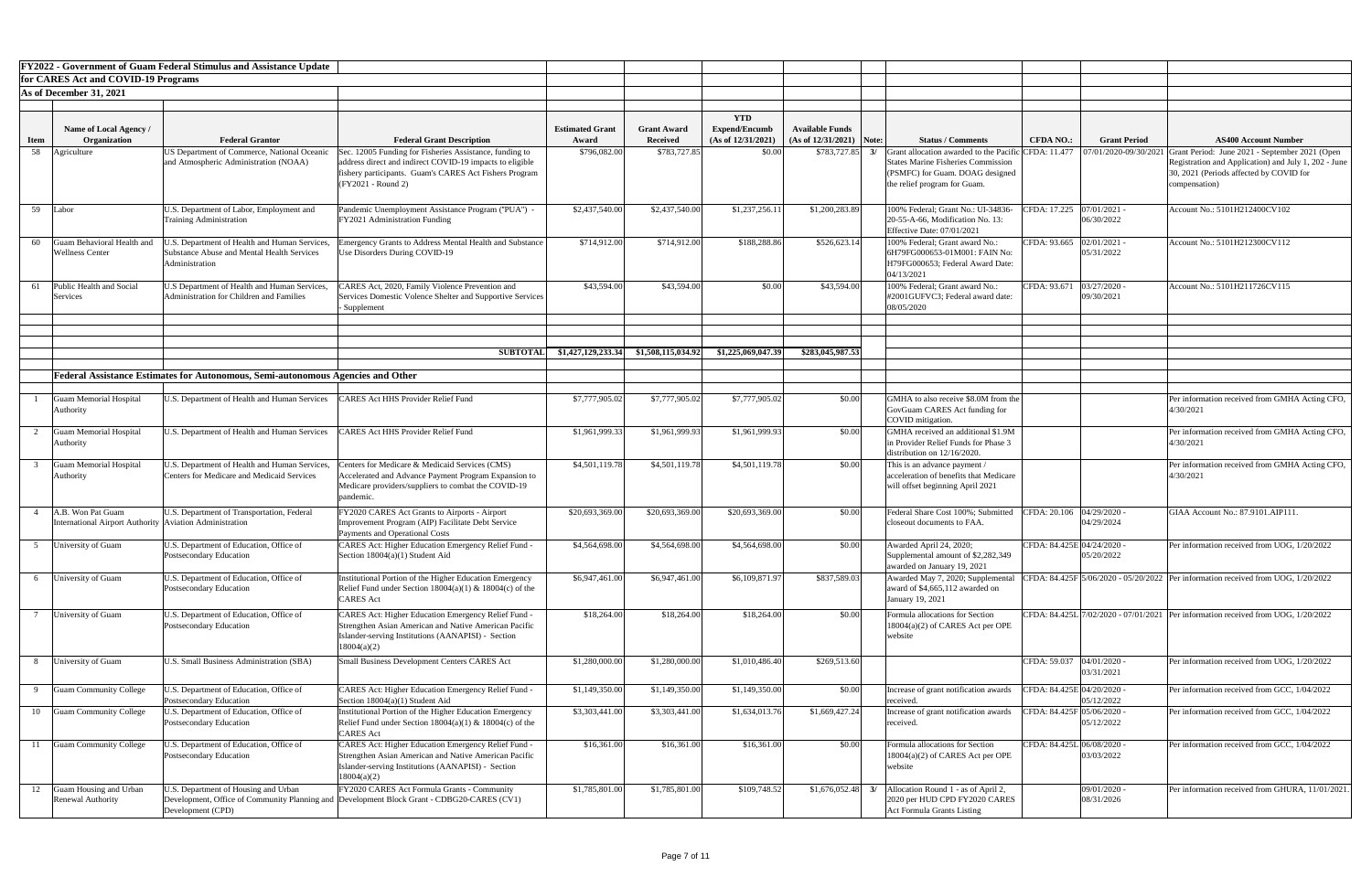| <b>FY2022 - Government of Guam Federal Stimulus and Assistance Update</b> |                                                                                           |                                                                                                                               |                                                                                                                                                                                   |                                 |                                       |                                                          |                                                      |                                                                                                                                                          |                  |                              |                                                                                                                                                                                                         |
|---------------------------------------------------------------------------|-------------------------------------------------------------------------------------------|-------------------------------------------------------------------------------------------------------------------------------|-----------------------------------------------------------------------------------------------------------------------------------------------------------------------------------|---------------------------------|---------------------------------------|----------------------------------------------------------|------------------------------------------------------|----------------------------------------------------------------------------------------------------------------------------------------------------------|------------------|------------------------------|---------------------------------------------------------------------------------------------------------------------------------------------------------------------------------------------------------|
|                                                                           | for CARES Act and COVID-19 Programs                                                       |                                                                                                                               |                                                                                                                                                                                   |                                 |                                       |                                                          |                                                      |                                                                                                                                                          |                  |                              |                                                                                                                                                                                                         |
|                                                                           | As of December 31, 2021                                                                   |                                                                                                                               |                                                                                                                                                                                   |                                 |                                       |                                                          |                                                      |                                                                                                                                                          |                  |                              |                                                                                                                                                                                                         |
|                                                                           |                                                                                           |                                                                                                                               |                                                                                                                                                                                   |                                 |                                       |                                                          |                                                      |                                                                                                                                                          |                  |                              |                                                                                                                                                                                                         |
| <b>Item</b>                                                               | <b>Name of Local Agency /</b><br>Organization                                             | <b>Federal Grantor</b>                                                                                                        | <b>Federal Grant Description</b>                                                                                                                                                  | <b>Estimated Grant</b><br>Award | <b>Grant Award</b><br><b>Received</b> | <b>YTD</b><br><b>Expend/Encumb</b><br>(As of 12/31/2021) | <b>Available Funds</b><br>$(As of 12/31/2021)$ Note: | <b>Status / Comments</b>                                                                                                                                 | <b>CFDA NO.:</b> | <b>Grant Period</b>          | <b>AS400 Account Number</b>                                                                                                                                                                             |
| 13                                                                        | Guam Housing and Urban                                                                    | J.S. Department of Housing and Urban                                                                                          | FY2020 CARES Act Formula Grants - Community                                                                                                                                       | \$892,901.00                    | \$892,901.00                          | \$0.00                                                   | \$892,901.00                                         | Allocation Round 1 - as of May 22,<br>3/                                                                                                                 |                  |                              | Per information received from GHURA, 11/01/20                                                                                                                                                           |
|                                                                           | <b>Renewal Authority</b>                                                                  | Development (CPD)                                                                                                             | Development, Office of Community Planning and Development Block Grant - CDBG20-CARES (CV2)                                                                                        |                                 |                                       |                                                          |                                                      | 2020 per HUD CPD FY2020 CARES<br><b>Act Formula Grants Listing</b>                                                                                       |                  |                              |                                                                                                                                                                                                         |
| 14                                                                        | Guam Housing and Urban                                                                    | J.S. Department of Housing and Urban                                                                                          | Emergency Solutions Grant ESG20-CARES (CV1) -                                                                                                                                     | \$888,696.00                    | \$888,696.00                          | \$244,784.78                                             | \$643,911.22                                         | Allocation Round 1 - as of April 2,<br>3/                                                                                                                |                  | 09/01/2020 -                 | Per information received from GHURA, 11/01/20                                                                                                                                                           |
|                                                                           | <b>Renewal Authority</b>                                                                  | Development (CPD)                                                                                                             | Development, Office of Community Planning and Homeless Assistance and Homelessness Prevention<br>activities to mitigate the impacts of COVID-19                                   |                                 |                                       |                                                          |                                                      | 2020 per HUD CPD FY2020 CARES<br><b>Act Formula Grants Listing</b>                                                                                       |                  | 08/31/2022                   |                                                                                                                                                                                                         |
| 15                                                                        | Guam Housing and Urban                                                                    | U.S. Department of Housing and Urban                                                                                          | Emergency Solutions Grant ESG20-CARES (CV2) -                                                                                                                                     | \$2,630,542.00                  | \$2,630,542.00                        | \$0.00                                                   | \$2,630,542.00                                       | 3/<br>Allocation Round 2 - as of June 9.                                                                                                                 |                  |                              | Per information received from GHURA, 11/01/20                                                                                                                                                           |
|                                                                           | <b>Renewal Authority</b>                                                                  |                                                                                                                               | Development, Office of Community Planning and Homeless Assistance and Homelessness Prevention                                                                                     |                                 |                                       |                                                          |                                                      | 2020 per HUD CPD FY2020 CARES                                                                                                                            |                  |                              |                                                                                                                                                                                                         |
|                                                                           |                                                                                           | Development (CPD)                                                                                                             | activities to mitigate the impacts of COVID-19                                                                                                                                    |                                 |                                       |                                                          |                                                      | <b>Act Formula Grants Listing</b>                                                                                                                        |                  |                              |                                                                                                                                                                                                         |
|                                                                           | 16 Guam Housing and Urban<br><b>Renewal Authority</b>                                     | J.S. Department of Housing and Urban                                                                                          | Assistance to Public Housing Authorities under the CARES<br>Development, Office of Community Planning and Act - COVID-19 Relief Funding to help Low-Income                        | \$745,204.00                    | \$745,204.00                          | \$505,568.29                                             | \$239,635.71                                         | 3/                                                                                                                                                       |                  | $03/27/2020$ -<br>12/31/2021 | Per information received from GHURA, 11/01/20                                                                                                                                                           |
|                                                                           |                                                                                           | Development (Public Housing)                                                                                                  | Americans residing in Public Housing                                                                                                                                              |                                 |                                       |                                                          |                                                      |                                                                                                                                                          |                  |                              |                                                                                                                                                                                                         |
| 17                                                                        | Guam Housing and Urban                                                                    | U.S. Department of Housing and Urban                                                                                          | Assistance to Section 8 Authorities under the CARES Act -                                                                                                                         | \$1,157,936.00                  | \$1,157,936.00                        | \$640,724.41                                             | $$517,211.59$ 3/                                     |                                                                                                                                                          |                  | 03/27/2020 -                 | Per information received from GHURA, 11/01/20                                                                                                                                                           |
|                                                                           | <b>Renewal Authority</b>                                                                  | Development (Section 8)                                                                                                       | Development, Office of Community Planning and COVID-19 Relief Funding to help Low-Income Americans<br>residing in the Section 8 program                                           |                                 |                                       |                                                          |                                                      |                                                                                                                                                          |                  | 12/31/2021                   |                                                                                                                                                                                                         |
|                                                                           | 18 Guam Memorial Hospital                                                                 |                                                                                                                               | <b>Guam Emergency Management Healthcare Coalition -</b>                                                                                                                           | 31,862.00                       | \$0.00                                | \$0.00                                                   | $$0.00 \quad 3/$                                     |                                                                                                                                                          |                  |                              |                                                                                                                                                                                                         |
|                                                                           | <b>Authority</b>                                                                          |                                                                                                                               | Hospital Preparedness Program (HPP)/ASPR                                                                                                                                          |                                 |                                       |                                                          |                                                      |                                                                                                                                                          |                  |                              |                                                                                                                                                                                                         |
| 19                                                                        | Sanctuary Incorporated of                                                                 | J.S. Department of Health and Human Services,<br><b>Administration for Children and Families</b>                              | <b>Transitional Living for Homeless Youth - Sagan Linala</b><br>(Place for Better Life) Transitional Living Program                                                               | 50,039.00                       | \$50,039.00                           | \$0.00                                                   | \$50,039.00                                          | Grant award No.: 90CX7181 / Action CFDA: 93.550<br>3/<br>date - 4/23/2020                                                                                |                  |                              | Allocation found on TAGGS website                                                                                                                                                                       |
| 20                                                                        | Sanctuary Incorporated of                                                                 | J.S. Department of Health and Human Services,                                                                                 | Sanctuary Basic Center Program                                                                                                                                                    | 24,000.00                       | \$24,000.00                           | \$0.00                                                   | \$24,000.00                                          | Grant award No.: 90CY7092 / Action<br>3/                                                                                                                 | CFDA: 93.623     |                              | Allocation found on TAGGS website                                                                                                                                                                       |
|                                                                           |                                                                                           | <b>Administration for Children and Families</b>                                                                               |                                                                                                                                                                                   |                                 |                                       |                                                          |                                                      | date - $4/23/2020$                                                                                                                                       |                  |                              |                                                                                                                                                                                                         |
|                                                                           | Mañe'lu (formerly Big Brothers<br>Big Sisters of Guam)                                    | U.S. Department of Interior, Office of Insular<br>Affairs                                                                     | Technical Assistance Program - CARES Act Emergency<br>Relief Funding - Micronesian Resource Center One Stop<br>Shop to support Micronesian communities on Guam                    | 151,550.00                      | \$151,550.00                          | \$0.00                                                   | $$151,550.00$ 3/                                     | Based on DOI/OIA Announcement<br>dated 5/5/2020                                                                                                          |                  |                              |                                                                                                                                                                                                         |
|                                                                           | Humanities Guåhan                                                                         | National Endowment for the Humanities (NEH)                                                                                   | FY2020 CARES Act Emergency Relief Grant Program to<br>support cultural and humanities-based nonprofit<br>organizations in Guam. Total CARES Act grants<br>awarded - \$232,224.75. | 250,600.00                      | \$18,375.25                           | \$0.00                                                   |                                                      | $$18,375.25$ 3/ Maximum award is \$300,000 under<br>the NEH CARES: Cultural<br>Organizations Grant Snapshot-NEH<br>Website                               |                  | $06/15/2020$ -<br>12/31/2020 | Listing of CARES Act grants awarded in the amo<br>of \$232,224.75 to scholars, teachers, and nonprof<br>organizations in Guam for cultural and humanitie<br>programs. (per PDN article dated 11/2/2020) |
|                                                                           |                                                                                           |                                                                                                                               |                                                                                                                                                                                   |                                 |                                       |                                                          |                                                      |                                                                                                                                                          |                  |                              |                                                                                                                                                                                                         |
|                                                                           |                                                                                           |                                                                                                                               | Duk Duk Goose Inc. (Nihi!)<br>Guampedia, Inc.                                                                                                                                     |                                 | \$20,000.00<br>\$10,000.00            | \$0.00<br>\$0.00                                         | $$20,000.00$ 3/<br>$$10,000.00$ 3/                   |                                                                                                                                                          |                  |                              |                                                                                                                                                                                                         |
|                                                                           |                                                                                           |                                                                                                                               | <b>Guam Preservation Trust</b>                                                                                                                                                    |                                 | \$17,400.75                           | \$0.00                                                   | $$17,400.75$ 3/                                      |                                                                                                                                                          |                  |                              |                                                                                                                                                                                                         |
|                                                                           |                                                                                           |                                                                                                                               | Inadahen I Lina'la Kotturan Chamoru (Sagan Kotturan<br>Chamoru)                                                                                                                   |                                 | \$10,000.00                           | \$0.00                                                   | $$10,000.00$ 3/                                      |                                                                                                                                                          |                  |                              |                                                                                                                                                                                                         |
|                                                                           |                                                                                           |                                                                                                                               | Inetnon Gefpago Cultural Arts Program                                                                                                                                             |                                 | \$20,000.00                           | \$0.00                                                   | $$20,000.00$ 3/                                      |                                                                                                                                                          |                  |                              |                                                                                                                                                                                                         |
|                                                                           |                                                                                           |                                                                                                                               | Oceanic Ascent Education, Inc.<br>Pacific Historic Parks                                                                                                                          |                                 | \$19,824.00<br>\$20,000.00            | \$0.00<br>\$0.00                                         | $$19,824.00$ 3/<br>$$20,000.00$ 3/                   |                                                                                                                                                          |                  |                              |                                                                                                                                                                                                         |
|                                                                           |                                                                                           |                                                                                                                               | Traditions Affirming Our Seafaring Ancestry, Inc. (TASA)                                                                                                                          |                                 | \$20,000.00                           | \$0.00                                                   | $$20,000.00$ 3/                                      |                                                                                                                                                          |                  |                              |                                                                                                                                                                                                         |
|                                                                           |                                                                                           |                                                                                                                               | Academy of Computer Arts and Sciences                                                                                                                                             |                                 | \$10,000.00                           | \$0.00                                                   | $$10,000.00$ 3/                                      |                                                                                                                                                          |                  |                              |                                                                                                                                                                                                         |
|                                                                           |                                                                                           |                                                                                                                               | I Hagan Famalao'an Guahan, Inc.                                                                                                                                                   |                                 | \$20,000.00                           | \$0.00                                                   | $$20,000.00$ 3/                                      |                                                                                                                                                          |                  |                              |                                                                                                                                                                                                         |
|                                                                           |                                                                                           |                                                                                                                               | Micronesian Chefs Association<br>Micronesian Climate Change Alliance                                                                                                              |                                 | \$10,000.00<br>\$10,000.00            | \$0.00<br>\$0.00                                         | \$10,000.00<br>\$10,000.00                           | 3/<br>3/                                                                                                                                                 |                  |                              |                                                                                                                                                                                                         |
|                                                                           |                                                                                           |                                                                                                                               | Santa Teresita Catholic Church                                                                                                                                                    |                                 | \$20,000.00                           | \$0.00                                                   | \$20,000.00                                          | 3/                                                                                                                                                       |                  |                              |                                                                                                                                                                                                         |
|                                                                           |                                                                                           |                                                                                                                               | Hilary L. Raigetal for traditional seafaring                                                                                                                                      |                                 | \$10,000.00                           | \$0.00                                                   | \$10,000.00                                          | 3/                                                                                                                                                       |                  |                              |                                                                                                                                                                                                         |
|                                                                           |                                                                                           |                                                                                                                               | Dawn Reyes for art history<br>Tricia Lizama for traditional medicine                                                                                                              |                                 | \$10,000.00<br>\$5,000.00             | \$0.00<br>\$0.00                                         | \$10,000.00<br>\$5,000.00                            | 3/<br>$\frac{3}{2}$                                                                                                                                      |                  |                              |                                                                                                                                                                                                         |
|                                                                           |                                                                                           |                                                                                                                               |                                                                                                                                                                                   |                                 |                                       |                                                          |                                                      |                                                                                                                                                          |                  |                              |                                                                                                                                                                                                         |
|                                                                           | <b>U.S. Small Business</b><br>Administration, Guam Branch<br>Office                       | <b>U.S. Small Business Administration (SBA)</b>                                                                               | SBA Disaster Assistance Update, Nationwide Economic<br>Injury Disaster Loans (EIDLs) / COVID-19, as of<br>November $23, 2020$                                                     | 78,445,000.00                   | \$78,445,000.00                       | \$78,445,000.00                                          | \$0.00                                               | Loans Approved for Guam - 1,322;<br>Dollars Approved for Guam -<br>$\frac{1}{2}$ \$78,445,000; figure as of 11/22/2020                                   |                  |                              | Per SBA Disaster Assistance Update Nationwide<br>EIDL Loans, November 23, 2020 Report (SBA<br>website)                                                                                                  |
| 24                                                                        | <b>U.S. Small Business</b>                                                                | U.S. Small Business Administration (SBA)                                                                                      | SBA Disaster Assistance Update, Economic Injury Disaster                                                                                                                          | 6,308,000.00                    | \$6,308,000.00                        | \$6,308,000.00                                           | \$0.00                                               | Loans Approved for Guam - 1,529;                                                                                                                         |                  |                              | Per SBA Update provided by the Speaker's Office                                                                                                                                                         |
|                                                                           | Administration, Guam Branch<br>Office                                                     |                                                                                                                               | Loans (EIDLs) Advance / COVID-19, as of July 15, 2020                                                                                                                             |                                 |                                       |                                                          |                                                      | Dollars Approved for Guam -<br>\$6,308,000; figure as of 07/14/2020                                                                                      |                  |                              | 7/22/2020.                                                                                                                                                                                              |
| 25                                                                        | <b>U.S. Small Business</b><br>Administration, Guam Branch<br>Office                       | <b>U.S. Small Business Administration (SBA)</b>                                                                               | SBA Paycheck Protection Program (PPP) Loans - States and \\$<br>Territories, as of August 8, 2020                                                                                 | 192,074,123.00                  | \$192,074,123.00                      | \$192,074,123.00                                         | \$0.00                                               | Loans Approved - 2,208; Dollars<br>Approved - \$192,074,582; approvals<br>through $08/08/2020$                                                           |                  |                              | Per SBA Update provided by the Speaker's Office<br>$8/14/2020$ .                                                                                                                                        |
| 26                                                                        | Westcare Pacific Islands, Inc.<br>(Ma'lak na ha'ani or Bright<br><b>Futures Project</b> ) | J.S. Department of Health and Human Services,<br><b>Substance Abuse and Mental Health Services</b><br>Administration (SAMHSA) | Disaster Response Grant Program - School-Based Services                                                                                                                           | 1,000,000.00                    | \$1,000,000.00                        | \$0.00                                                   | \$1,000,000.00                                       | The project aims to help GDOE<br>3/<br>students and their families cope with<br>stressors to past natural disasters and<br>the recent COVID-19 pandemic. |                  | $04/30/2020$ -<br>10/29/2021 | Per Guam Daily Post news article dated 7/9/2020<br>and SAMHSA Grant Awards by State, SAMHSA<br>website. SEE FOOTNOTE 3.                                                                                 |

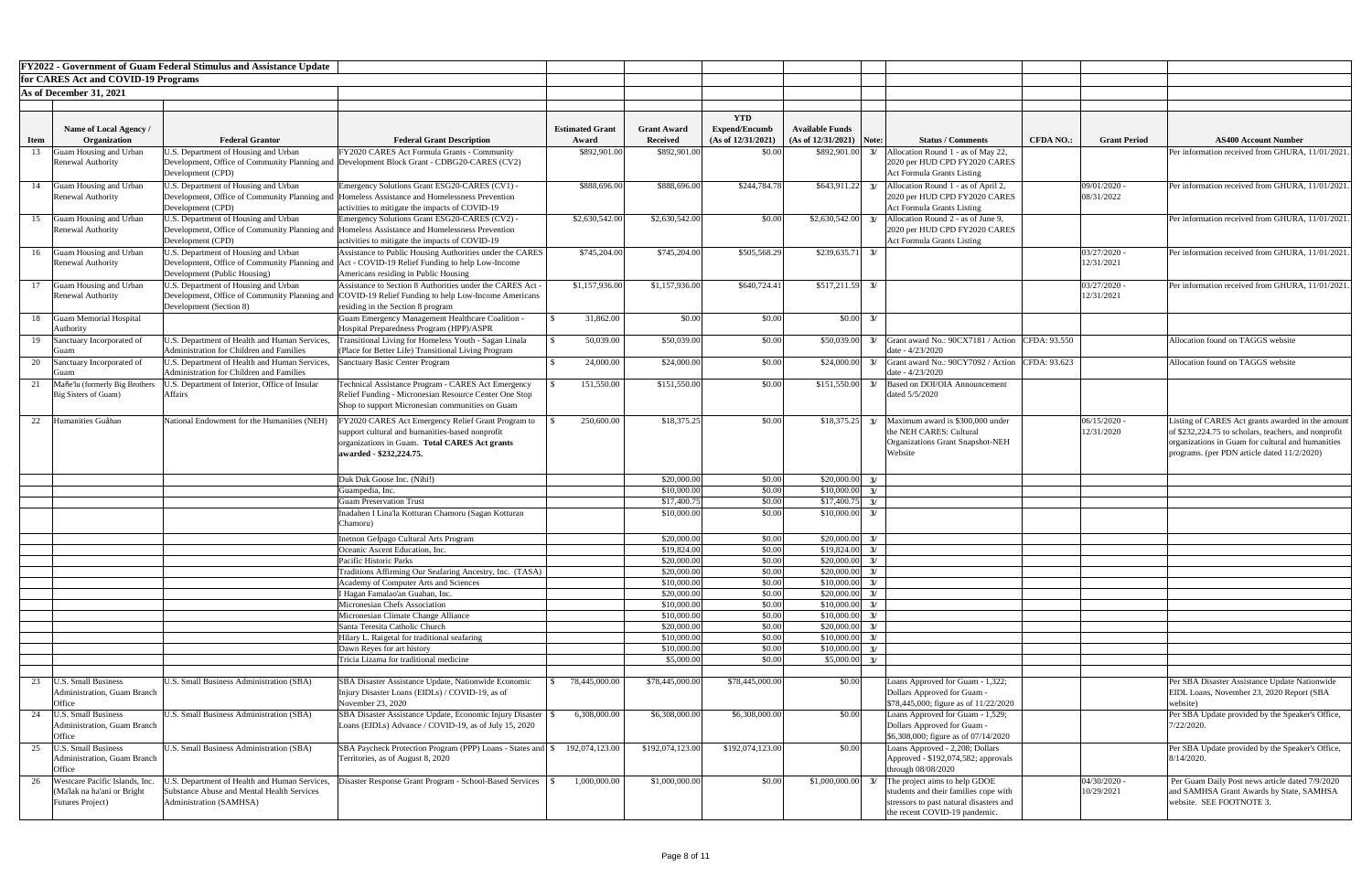| <b>FY2022 - Government of Guam Federal Stimulus and Assistance Update</b>                                                                                       |                                 |                                |                                            |                                                       |                                                                                               |                  |                     |                                                                                   |
|-----------------------------------------------------------------------------------------------------------------------------------------------------------------|---------------------------------|--------------------------------|--------------------------------------------|-------------------------------------------------------|-----------------------------------------------------------------------------------------------|------------------|---------------------|-----------------------------------------------------------------------------------|
| for CARES Act and COVID-19 Programs                                                                                                                             |                                 |                                |                                            |                                                       |                                                                                               |                  |                     |                                                                                   |
| As of December 31, 2021                                                                                                                                         |                                 |                                |                                            |                                                       |                                                                                               |                  |                     |                                                                                   |
|                                                                                                                                                                 |                                 |                                |                                            |                                                       |                                                                                               |                  |                     |                                                                                   |
|                                                                                                                                                                 |                                 |                                |                                            |                                                       |                                                                                               |                  |                     |                                                                                   |
|                                                                                                                                                                 |                                 |                                | <b>YTD</b>                                 |                                                       |                                                                                               |                  |                     |                                                                                   |
| Name of Local Agency /<br><b>Federal Grantor</b><br>Organization                                                                                                | <b>Estimated Grant</b><br>Award | <b>Grant Award</b><br>Received | <b>Expend/Encumb</b><br>(As of 12/31/2021) | <b>Available Funds</b><br>(As of $12/31/2021$ ) Note: | <b>Status / Comments</b>                                                                      | <b>CFDA NO.:</b> | <b>Grant Period</b> | <b>AS400 Account Number</b>                                                       |
| <b>Federal Grant Description</b><br><b>Item</b>                                                                                                                 |                                 |                                |                                            |                                                       |                                                                                               |                  |                     |                                                                                   |
| Hospitals and other Healthcare<br>CARES Act HHS Provider Relief Fund - Total Attested<br>U.S. Department of Health and Human Services<br>27<br>Providers (Guam) | \$13,565,178.00                 | \$0.00                         | \$0.00                                     |                                                       | $\vert 0.00 \vert \, 3/ \,$ Does not include the HHS PRF<br>payment of \$7.7M to GMH which is |                  |                     | Listing of providers that received a payment can be<br>found on the TAGGS website |
| Payments - \$13,565,178                                                                                                                                         |                                 |                                |                                            |                                                       | noted above, separately.                                                                      |                  |                     | (taggs.hhs.gov/Coronavirus/Providers)                                             |
| Marianas Medical Response, LLC, Barrigada                                                                                                                       |                                 | \$20,332.00                    |                                            |                                                       |                                                                                               |                  |                     |                                                                                   |
| Alix Chenet, Dededo                                                                                                                                             |                                 | \$3,873.00                     |                                            |                                                       |                                                                                               |                  |                     |                                                                                   |
| Blue Ocean Medical Group LLC, Dededo                                                                                                                            |                                 | \$78.00                        |                                            |                                                       |                                                                                               |                  |                     |                                                                                   |
| C.V. Alegria D.D.S., Inc., Dededo                                                                                                                               |                                 | \$153,789.00                   |                                            |                                                       |                                                                                               |                  |                     |                                                                                   |
| Donald Preston, Dededo                                                                                                                                          |                                 | \$1,465.00                     |                                            |                                                       |                                                                                               |                  |                     |                                                                                   |
| Government of Guam Department of Administration,                                                                                                                |                                 | \$133,438.00                   |                                            |                                                       |                                                                                               |                  |                     |                                                                                   |
| Gregory Miller, Dededo                                                                                                                                          |                                 | \$1,681.00                     |                                            |                                                       |                                                                                               |                  |                     |                                                                                   |
| Guam Healthcare Development Incorporated, Dededo                                                                                                                |                                 | \$10,598,576.00                |                                            |                                                       |                                                                                               |                  |                     |                                                                                   |
| Guam Medical Health Care Center, Inc, Dededo                                                                                                                    |                                 | \$4,951.00                     |                                            |                                                       |                                                                                               |                  |                     |                                                                                   |
| International Health Providers, LLC, Dededo                                                                                                                     |                                 | \$25,636.00                    |                                            |                                                       |                                                                                               |                  |                     |                                                                                   |
| MA Gladys Linsangan, Dededo                                                                                                                                     |                                 | \$15,152.00                    |                                            |                                                       |                                                                                               |                  |                     |                                                                                   |
| Scott Larkin, Dededo                                                                                                                                            |                                 | \$408.00                       |                                            |                                                       |                                                                                               |                  |                     |                                                                                   |
| Practical Therapy Solutions LLC, Experiment                                                                                                                     |                                 | \$1,402.00                     |                                            |                                                       |                                                                                               |                  |                     |                                                                                   |
| <b>ABC</b> Dental LLC, Hagatna                                                                                                                                  |                                 | \$39,995.00                    |                                            |                                                       |                                                                                               |                  |                     |                                                                                   |
| ALH LLC, Hagatna                                                                                                                                                |                                 | \$44,950.00                    |                                            |                                                       |                                                                                               |                  |                     |                                                                                   |
| Guam Urgent Care, Hagatna                                                                                                                                       |                                 | \$1,775.00                     |                                            |                                                       |                                                                                               |                  |                     |                                                                                   |
| Evergreen Health Center LLC, Maite                                                                                                                              |                                 | \$14,533.00                    |                                            |                                                       |                                                                                               |                  |                     |                                                                                   |
| The Doctors Clinic, Mangilao                                                                                                                                    |                                 | \$20,676.00                    |                                            |                                                       |                                                                                               |                  |                     |                                                                                   |
| Ordot Dental Clinic LLP, Ordot                                                                                                                                  |                                 | \$40,945.00                    |                                            |                                                       |                                                                                               |                  |                     |                                                                                   |
| Advanced Eyecare, LLC, Sinajana                                                                                                                                 |                                 | \$68,102.00                    |                                            |                                                       |                                                                                               |                  |                     |                                                                                   |
| Pacific Med & Nephrology, Sinajana                                                                                                                              |                                 | \$143,026.00                   |                                            |                                                       |                                                                                               |                  |                     |                                                                                   |
| AC Micro Guam LLC, Tamuning                                                                                                                                     |                                 | \$18,731.00                    |                                            |                                                       |                                                                                               |                  |                     |                                                                                   |
| <b>Access Medical Transport, Tamuning</b>                                                                                                                       |                                 | \$18,713.00                    |                                            |                                                       |                                                                                               |                  |                     |                                                                                   |
| Adult Health Care Clinic, Tamuning<br>American Medical Center, LLC, Tamuning                                                                                    |                                 | \$4,233.00<br>\$194,025.00     |                                            |                                                       |                                                                                               |                  |                     |                                                                                   |
| Byungsoo Kim, Tamuning                                                                                                                                          |                                 | \$3,860.00                     |                                            |                                                       |                                                                                               |                  |                     |                                                                                   |
| David J Parks MD Inc, Tamuning                                                                                                                                  |                                 | \$223,846.00                   |                                            |                                                       |                                                                                               |                  |                     |                                                                                   |
| Dennis Antonio A Sarmiento, Tamuning                                                                                                                            |                                 | \$5,557.00                     |                                            |                                                       |                                                                                               |                  |                     |                                                                                   |
| Dr Ruben P Arafiles PC, Tamuning                                                                                                                                |                                 | \$2,747.00                     |                                            |                                                       |                                                                                               |                  |                     |                                                                                   |
| Elizabeth Q Cauley, Tamuning                                                                                                                                    |                                 | \$74,126.00                    |                                            |                                                       |                                                                                               |                  |                     |                                                                                   |
| General Conference Corp of SDA, Tamuning                                                                                                                        |                                 | \$111,658.00                   |                                            |                                                       |                                                                                               |                  |                     |                                                                                   |
| Guahan Physicians and Consultants, Tamuning                                                                                                                     |                                 | \$17,011.00                    |                                            |                                                       |                                                                                               |                  |                     |                                                                                   |
| Guam Medical Imaging Center LLC, Tamuning                                                                                                                       |                                 | \$33,436.00                    |                                            |                                                       |                                                                                               |                  |                     |                                                                                   |
| Guam Sleep Center, LLC, Tamuning                                                                                                                                |                                 | \$574.00                       |                                            |                                                       |                                                                                               |                  |                     |                                                                                   |
| Guam Surgicenter, LLC, Tamuning                                                                                                                                 |                                 | \$154,988.00                   |                                            |                                                       |                                                                                               |                  |                     |                                                                                   |
| Guam Urology, LLC, Tamuning                                                                                                                                     |                                 | \$11,453.00                    |                                            |                                                       |                                                                                               |                  |                     |                                                                                   |
| Guam X-Ray, Tamuning                                                                                                                                            |                                 | \$334,862.00                   |                                            |                                                       |                                                                                               |                  |                     |                                                                                   |
| Gurusamy, Inc., Tamuning                                                                                                                                        |                                 | \$172,415.00                   |                                            |                                                       |                                                                                               |                  |                     |                                                                                   |
| GVN, Inc., Tamuning                                                                                                                                             |                                 | \$33,985.00                    |                                            |                                                       |                                                                                               |                  |                     |                                                                                   |
| Hafa Adai Family Dental, PC, Tamuning                                                                                                                           |                                 | \$26,123.00                    |                                            |                                                       |                                                                                               |                  |                     |                                                                                   |
| Hafa Specialist Group LLP, Tamuning                                                                                                                             |                                 | \$24,421.00                    |                                            |                                                       |                                                                                               |                  |                     |                                                                                   |
| Health Partners, LLC, Tamuning                                                                                                                                  |                                 | \$20,059.00                    |                                            |                                                       |                                                                                               |                  |                     |                                                                                   |
| Insaf Ally, Tamuning                                                                                                                                            |                                 | \$839.00                       |                                            |                                                       |                                                                                               |                  |                     |                                                                                   |
| Isla Home Infusion Inc., Tamuning                                                                                                                               |                                 | \$5,313.00                     |                                            |                                                       |                                                                                               |                  |                     |                                                                                   |
| Island Eye Center, Tamuning                                                                                                                                     |                                 | \$24,024.00                    |                                            |                                                       |                                                                                               |                  |                     |                                                                                   |
| Island Surgical Center PC, Tamuing<br>Jerry Castro, Tamuning                                                                                                    |                                 | \$50,311.00<br>\$6,029.00      |                                            |                                                       |                                                                                               |                  |                     |                                                                                   |
| Joseph L Lescano, Tamuning                                                                                                                                      |                                 | \$6,762.00                     |                                            |                                                       |                                                                                               |                  |                     |                                                                                   |
| Maria Melinda B Sangalang, Tamuning                                                                                                                             |                                 | \$2,278.00                     |                                            |                                                       |                                                                                               |                  |                     |                                                                                   |
| Marianas Footcare Clinic, Tamuning                                                                                                                              |                                 | \$5,305.00                     |                                            |                                                       |                                                                                               |                  |                     |                                                                                   |
| Marjorie Debenedictis, Tamuning                                                                                                                                 |                                 | \$19,468.00                    |                                            |                                                       |                                                                                               |                  |                     |                                                                                   |
| Micronesia Medical & Anesthesia Associates, PLLC,                                                                                                               |                                 | \$6,986.00                     |                                            |                                                       |                                                                                               |                  |                     |                                                                                   |
| Tamuning                                                                                                                                                        |                                 |                                |                                            |                                                       |                                                                                               |                  |                     |                                                                                   |
| MVN, Inc. Tamuning                                                                                                                                              |                                 | \$181.00                       |                                            |                                                       |                                                                                               |                  |                     |                                                                                   |
| Noel Silan, DPM, PC, Tamuning                                                                                                                                   |                                 | \$1,082.00                     |                                            |                                                       |                                                                                               |                  |                     |                                                                                   |
| Office of Leopoldo Arcilla, Jr., MD,PC, Tamuning                                                                                                                |                                 | \$16,321.00                    |                                            |                                                       |                                                                                               |                  |                     |                                                                                   |
| Pacific Cardiology Consultants LLC, Tamuning                                                                                                                    |                                 | \$24,445.00                    |                                            |                                                       |                                                                                               |                  |                     |                                                                                   |
| Pacific Hand Surgery Center, Tamuning                                                                                                                           |                                 | \$3,750.00                     |                                            |                                                       |                                                                                               |                  |                     |                                                                                   |

| Number               |  |
|----------------------|--|
|                      |  |
| ved a payment can be |  |
|                      |  |
|                      |  |
| roviders)            |  |
|                      |  |
|                      |  |
|                      |  |
|                      |  |
|                      |  |
|                      |  |
|                      |  |
|                      |  |
|                      |  |
|                      |  |
|                      |  |
|                      |  |
|                      |  |
|                      |  |
|                      |  |
|                      |  |
|                      |  |
|                      |  |
|                      |  |
|                      |  |
|                      |  |
|                      |  |
|                      |  |
|                      |  |
|                      |  |
|                      |  |
|                      |  |
|                      |  |
|                      |  |
|                      |  |
|                      |  |
|                      |  |
|                      |  |
|                      |  |
|                      |  |
|                      |  |
|                      |  |
|                      |  |
|                      |  |
|                      |  |
|                      |  |
|                      |  |
|                      |  |
|                      |  |
|                      |  |
|                      |  |
|                      |  |
|                      |  |
|                      |  |
|                      |  |
|                      |  |
|                      |  |
|                      |  |
|                      |  |
|                      |  |
|                      |  |
|                      |  |
|                      |  |
|                      |  |
|                      |  |
|                      |  |
|                      |  |
|                      |  |
|                      |  |
|                      |  |
|                      |  |
|                      |  |
|                      |  |
|                      |  |
|                      |  |
|                      |  |
|                      |  |
|                      |  |
|                      |  |
|                      |  |
|                      |  |
|                      |  |
|                      |  |
|                      |  |
|                      |  |
|                      |  |
|                      |  |
|                      |  |
|                      |  |
|                      |  |
|                      |  |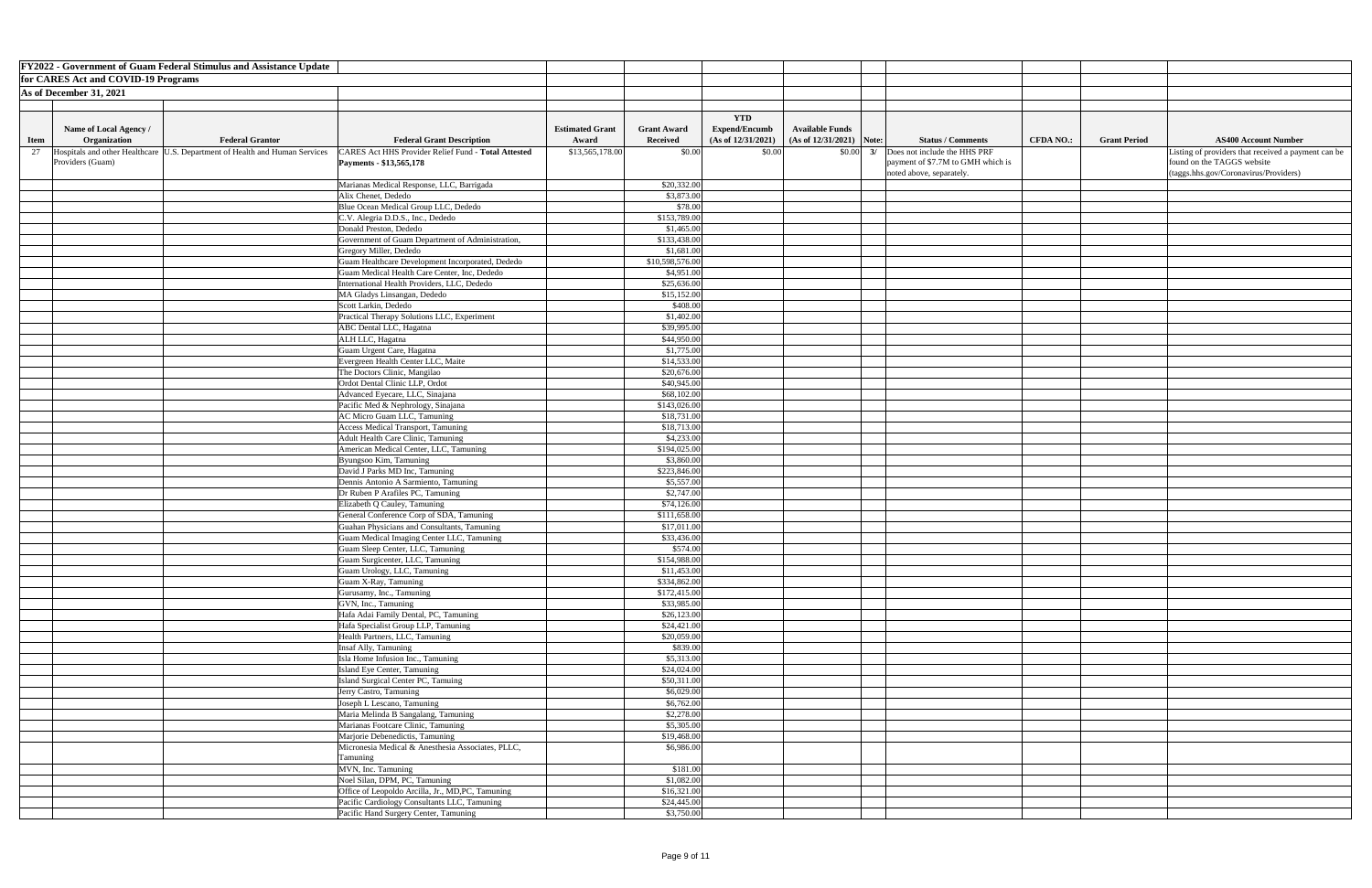|                                                    |                                                                        |                    | <b>YTD</b>           |                        |       |                                                                                                                                                                                                |                            |                              |                                                                            |
|----------------------------------------------------|------------------------------------------------------------------------|--------------------|----------------------|------------------------|-------|------------------------------------------------------------------------------------------------------------------------------------------------------------------------------------------------|----------------------------|------------------------------|----------------------------------------------------------------------------|
|                                                    | <b>Estimated Grant</b>                                                 | <b>Grant Award</b> | <b>Expend/Encumb</b> | <b>Available Funds</b> |       |                                                                                                                                                                                                |                            |                              |                                                                            |
|                                                    | Award                                                                  | <b>Received</b>    | (As of 12/31/2021)   | (As of 12/31/2021)     | Note: | <b>Status / Comments</b>                                                                                                                                                                       | <b>CFDA NO.:</b>           | <b>Grant Period</b>          | <b>AS400 Account Number</b>                                                |
| ion,                                               |                                                                        | \$2,123.00         |                      |                        |       |                                                                                                                                                                                                |                            |                              |                                                                            |
|                                                    |                                                                        | \$36,335.00        |                      |                        |       |                                                                                                                                                                                                |                            |                              |                                                                            |
|                                                    |                                                                        | \$8,789.00         |                      |                        |       |                                                                                                                                                                                                |                            |                              |                                                                            |
|                                                    |                                                                        | \$301.00           |                      |                        |       |                                                                                                                                                                                                |                            |                              |                                                                            |
|                                                    |                                                                        | \$548.00           |                      |                        |       |                                                                                                                                                                                                |                            |                              |                                                                            |
|                                                    |                                                                        | \$72,191.00        |                      |                        |       |                                                                                                                                                                                                |                            |                              |                                                                            |
|                                                    |                                                                        | \$10,555.00        |                      |                        |       |                                                                                                                                                                                                |                            |                              |                                                                            |
|                                                    |                                                                        | \$6,292.00         |                      |                        |       |                                                                                                                                                                                                |                            |                              |                                                                            |
| $\frac{\text{ing}}{\text{ing}}$                    |                                                                        | \$4,884.00         |                      |                        |       |                                                                                                                                                                                                |                            |                              |                                                                            |
|                                                    |                                                                        | \$35,784.00        |                      |                        |       |                                                                                                                                                                                                |                            |                              |                                                                            |
|                                                    |                                                                        | \$196,992.00       |                      |                        |       |                                                                                                                                                                                                |                            |                              |                                                                            |
| ing                                                |                                                                        | \$19,993.00        |                      |                        |       |                                                                                                                                                                                                |                            |                              |                                                                            |
| , Tamuning                                         |                                                                        | \$3,552.00         |                      |                        |       |                                                                                                                                                                                                |                            |                              |                                                                            |
|                                                    |                                                                        | \$5,188.00         |                      |                        |       |                                                                                                                                                                                                |                            |                              |                                                                            |
|                                                    |                                                                        | \$50,290.00        |                      |                        |       |                                                                                                                                                                                                |                            |                              |                                                                            |
|                                                    |                                                                        | \$684.00           |                      |                        |       |                                                                                                                                                                                                |                            |                              |                                                                            |
|                                                    |                                                                        | \$3,260.00         |                      |                        |       |                                                                                                                                                                                                |                            |                              |                                                                            |
| Tamuning                                           |                                                                        | \$62,905.00        |                      |                        |       |                                                                                                                                                                                                |                            |                              |                                                                            |
|                                                    |                                                                        | \$6,596.00         |                      |                        |       |                                                                                                                                                                                                |                            |                              |                                                                            |
|                                                    |                                                                        | \$12,001.00        |                      |                        |       |                                                                                                                                                                                                |                            |                              |                                                                            |
|                                                    |                                                                        | \$19,523.00        |                      |                        |       |                                                                                                                                                                                                |                            |                              |                                                                            |
|                                                    |                                                                        | \$11,692.00        |                      |                        |       |                                                                                                                                                                                                |                            |                              |                                                                            |
| ief Fund -                                         | \$120,440.00                                                           | \$120,440.00       | \$0.00               | \$120,440.00           | 3/    |                                                                                                                                                                                                | CFDA: 84.425E 04/20/2020 - | 04/19/2021                   | Per U.S. DOE website - Allocations to 1<br>Schools - Student Portion       |
| mergency<br>$4(c)$ of the                          | \$120,440.00                                                           | \$120,440.00       | \$0.00               | \$120,440.00           | 3/    |                                                                                                                                                                                                | CFDA: 84.425F 05/06/2020 - | 05/05/2021                   | Per U.S. DOE website - Allocations to 1<br>Schools - Institutional Portion |
| ief Fund -<br>an Pacific<br>ction                  | \$1,208.00                                                             | \$1,208.00         | \$0.00               | \$1,208.00             | 3/    |                                                                                                                                                                                                | CFDA: 84.425L 05/06/2020 - | 05/05/2021                   | Per U.S. DOE website - Allocations to 1<br>Schools - Institutional Portion |
| ty (CARES)<br>c Works and<br>Jpdated<br>evelopment | \$85,000.00                                                            | \$85,000.00        | \$0.00               | \$85,000.00            | 3/    | Federal Investment No.: 07-69-07695;<br>Federal Award Date: 09/09/2021                                                                                                                         | CFDA: 11.307               | $11/01/2020$ -<br>03/31/2022 | Per information received from GEDA,                                        |
| ty (CARES)<br>c Works and<br>Guam Green            | \$1,300,000.00                                                         | \$1,300,000.00     | \$0.00               | \$1,300,000.00         | 3/    | Federal funds - \$1,200,000.00 and<br>Local Matching funds -\$100,000.00;<br>Federal Investment No.: 07-79-07694;<br>Federal Award Date: 09/09/2021                                            | CFDA: 11.300               | $03/02/2020$ -<br>03/31/2021 | Per information received from GEDA,                                        |
|                                                    |                                                                        |                    |                      |                        |       |                                                                                                                                                                                                |                            |                              |                                                                            |
| <b>SUBTOTAL</b>                                    | \$353,842,488.13                                                       | \$353,810,626.73   | \$327,765,387.86     | \$12,480,060.87        |       |                                                                                                                                                                                                |                            |                              |                                                                            |
|                                                    |                                                                        |                    |                      |                        |       |                                                                                                                                                                                                |                            |                              |                                                                            |
| <b>TOTAL</b>                                       | \$1,780,971,721.47                                                     | \$1,861,925,661.65 | \$1,552,834,435.25   | \$295,526,048.40       |       |                                                                                                                                                                                                |                            |                              |                                                                            |
|                                                    |                                                                        |                    |                      |                        |       |                                                                                                                                                                                                |                            |                              |                                                                            |
|                                                    |                                                                        |                    |                      |                        |       |                                                                                                                                                                                                |                            |                              |                                                                            |
|                                                    |                                                                        |                    |                      |                        |       |                                                                                                                                                                                                |                            |                              |                                                                            |
|                                                    |                                                                        |                    |                      |                        |       |                                                                                                                                                                                                |                            |                              |                                                                            |
| ver enplanements.                                  | 2020/FY2021 SEFA nor Title 32 federal pay for the Guam National Guard. |                    |                      |                        |       | CARES Act. The GIAA has not used any of these funds for COVID-19-related expenditures such as thermal screening, pay differential for Categories 1 and 2 for employees, or PPEs given the      |                            |                              |                                                                            |
|                                                    | y Post Article dated March 31, 2021)                                   |                    |                      |                        |       | ber 4, 2021. The actual Grant Award Received and the YTD Expenditures are reduced and extracted to reflect the breakdown of these Tier 3 authorized expenditures of \$13.3M for benefits under |                            |                              |                                                                            |
|                                                    |                                                                        |                    |                      |                        |       |                                                                                                                                                                                                |                            |                              |                                                                            |
|                                                    |                                                                        |                    |                      |                        |       |                                                                                                                                                                                                |                            |                              |                                                                            |
|                                                    |                                                                        |                    |                      |                        |       |                                                                                                                                                                                                |                            |                              |                                                                            |
| ongoomant System                                   |                                                                        |                    |                      |                        |       |                                                                                                                                                                                                |                            |                              |                                                                            |

|                  |                                                             | <b>FY2022 - Government of Guam Federal Stimulus and Assistance Update</b>                                            |                                                                                                                                                                                                                                                                                                                                                                                                                                                                                                                                                                                                                           |                                 |                                       |                                                          |                                                      |               |                                                                                                                                                     |                  |                                          |                     |
|------------------|-------------------------------------------------------------|----------------------------------------------------------------------------------------------------------------------|---------------------------------------------------------------------------------------------------------------------------------------------------------------------------------------------------------------------------------------------------------------------------------------------------------------------------------------------------------------------------------------------------------------------------------------------------------------------------------------------------------------------------------------------------------------------------------------------------------------------------|---------------------------------|---------------------------------------|----------------------------------------------------------|------------------------------------------------------|---------------|-----------------------------------------------------------------------------------------------------------------------------------------------------|------------------|------------------------------------------|---------------------|
|                  | for CARES Act and COVID-19 Programs                         |                                                                                                                      |                                                                                                                                                                                                                                                                                                                                                                                                                                                                                                                                                                                                                           |                                 |                                       |                                                          |                                                      |               |                                                                                                                                                     |                  |                                          |                     |
|                  | As of December 31, 2021                                     |                                                                                                                      |                                                                                                                                                                                                                                                                                                                                                                                                                                                                                                                                                                                                                           |                                 |                                       |                                                          |                                                      |               |                                                                                                                                                     |                  |                                          |                     |
|                  |                                                             |                                                                                                                      |                                                                                                                                                                                                                                                                                                                                                                                                                                                                                                                                                                                                                           |                                 |                                       |                                                          |                                                      |               |                                                                                                                                                     |                  |                                          |                     |
| <b>Item</b>      | Name of Local Agency /<br>Organization                      | <b>Federal Grantor</b>                                                                                               | <b>Federal Grant Description</b>                                                                                                                                                                                                                                                                                                                                                                                                                                                                                                                                                                                          | <b>Estimated Grant</b><br>Award | <b>Grant Award</b><br><b>Received</b> | <b>YTD</b><br><b>Expend/Encumb</b><br>(As of 12/31/2021) | <b>Available Funds</b><br>$(As of 12/31/2021)$ Note: |               | <b>Status / Comments</b>                                                                                                                            | <b>CFDA NO.:</b> |                                          | <b>Grant Period</b> |
|                  |                                                             |                                                                                                                      | Pacific Radiology Inc. A Professional Corporation,                                                                                                                                                                                                                                                                                                                                                                                                                                                                                                                                                                        |                                 | \$2,123.00                            |                                                          |                                                      |               |                                                                                                                                                     |                  |                                          |                     |
|                  |                                                             |                                                                                                                      | Pacific Smiles Orthodontics, Inc., Tamuning                                                                                                                                                                                                                                                                                                                                                                                                                                                                                                                                                                               |                                 | \$36,335.00                           |                                                          |                                                      |               |                                                                                                                                                     |                  |                                          |                     |
|                  |                                                             |                                                                                                                      | Peter KH Go, Tamuning                                                                                                                                                                                                                                                                                                                                                                                                                                                                                                                                                                                                     |                                 | \$8,789.00                            |                                                          |                                                      |               |                                                                                                                                                     |                  |                                          |                     |
|                  |                                                             |                                                                                                                      | Placido Nicdao, Tamuning<br>Renee Koffend, Tamuning                                                                                                                                                                                                                                                                                                                                                                                                                                                                                                                                                                       |                                 | \$301.00<br>\$548.00                  |                                                          |                                                      |               |                                                                                                                                                     |                  |                                          |                     |
|                  |                                                             |                                                                                                                      | Robert J Yang, DMD, PC, Tamuning                                                                                                                                                                                                                                                                                                                                                                                                                                                                                                                                                                                          |                                 | \$72,191.00                           |                                                          |                                                      |               |                                                                                                                                                     |                  |                                          |                     |
|                  |                                                             |                                                                                                                      | Romeo Samonte, Tamuning                                                                                                                                                                                                                                                                                                                                                                                                                                                                                                                                                                                                   |                                 | \$10,555.00                           |                                                          |                                                      |               |                                                                                                                                                     |                  |                                          |                     |
|                  |                                                             |                                                                                                                      | Ronald Pangilinan, Tamuning                                                                                                                                                                                                                                                                                                                                                                                                                                                                                                                                                                                               |                                 | \$6,292.00                            |                                                          |                                                      |               |                                                                                                                                                     |                  |                                          |                     |
|                  |                                                             |                                                                                                                      | Ronald T Kobayashi & Associates, PC, Tamuning                                                                                                                                                                                                                                                                                                                                                                                                                                                                                                                                                                             |                                 | \$4,884.00                            |                                                          |                                                      |               |                                                                                                                                                     |                  |                                          |                     |
|                  |                                                             |                                                                                                                      | Samuel Friedman, Tamuning                                                                                                                                                                                                                                                                                                                                                                                                                                                                                                                                                                                                 |                                 | \$35,784.00                           |                                                          |                                                      |               |                                                                                                                                                     |                  |                                          |                     |
|                  |                                                             |                                                                                                                      | Takecare Insurance Company, Inc, Tamuning                                                                                                                                                                                                                                                                                                                                                                                                                                                                                                                                                                                 |                                 | \$196,992.00                          |                                                          |                                                      |               |                                                                                                                                                     |                  |                                          |                     |
|                  |                                                             |                                                                                                                      | The Offices of Ramel A Carlos MD Inc, Tamuning                                                                                                                                                                                                                                                                                                                                                                                                                                                                                                                                                                            |                                 | \$19,993.00                           |                                                          |                                                      |               |                                                                                                                                                     |                  |                                          |                     |
|                  |                                                             |                                                                                                                      | The Weingarten Institute for Neuroscience, Inc, Tamuning                                                                                                                                                                                                                                                                                                                                                                                                                                                                                                                                                                  |                                 | \$3,552.00                            |                                                          |                                                      |               |                                                                                                                                                     |                  |                                          |                     |
|                  |                                                             |                                                                                                                      | Tri Enterprises, Inc, Tamuning                                                                                                                                                                                                                                                                                                                                                                                                                                                                                                                                                                                            |                                 | \$5,188.00                            |                                                          |                                                      |               |                                                                                                                                                     |                  |                                          |                     |
|                  |                                                             |                                                                                                                      | Tri Enterprises, Inc, Tamuning                                                                                                                                                                                                                                                                                                                                                                                                                                                                                                                                                                                            |                                 | \$50,290.00<br>\$684.00               |                                                          |                                                      |               |                                                                                                                                                     |                  |                                          |                     |
|                  |                                                             |                                                                                                                      | Trinity Healthcare LLC, Tamuning<br>Ugochukwu Akoma, Tamuning                                                                                                                                                                                                                                                                                                                                                                                                                                                                                                                                                             |                                 | \$3,260.00                            |                                                          |                                                      |               |                                                                                                                                                     |                  |                                          |                     |
|                  |                                                             |                                                                                                                      | Westpac Hematology & Oncology Center, Inc, Tamuning                                                                                                                                                                                                                                                                                                                                                                                                                                                                                                                                                                       |                                 | \$62,905.00                           |                                                          |                                                      |               |                                                                                                                                                     |                  |                                          |                     |
|                  |                                                             |                                                                                                                      | YBL PLLC, Tamunng                                                                                                                                                                                                                                                                                                                                                                                                                                                                                                                                                                                                         |                                 | \$6,596.00                            |                                                          |                                                      |               |                                                                                                                                                     |                  |                                          |                     |
|                  |                                                             |                                                                                                                      | Young Chang, Tamuning                                                                                                                                                                                                                                                                                                                                                                                                                                                                                                                                                                                                     |                                 | \$12,001.00                           |                                                          |                                                      |               |                                                                                                                                                     |                  |                                          |                     |
|                  |                                                             |                                                                                                                      | Sherif Philips, Upper Tumon                                                                                                                                                                                                                                                                                                                                                                                                                                                                                                                                                                                               |                                 | \$19,523.00                           |                                                          |                                                      |               |                                                                                                                                                     |                  |                                          |                     |
|                  |                                                             |                                                                                                                      | Edgar M Magcalas MD PC, Yigo                                                                                                                                                                                                                                                                                                                                                                                                                                                                                                                                                                                              |                                 | \$11,692.00                           |                                                          |                                                      |               |                                                                                                                                                     |                  |                                          |                     |
| 28               | Pacific Islands University                                  | U.S. Department of Education, Office of<br>Postsecondary Education                                                   | CARES Act: Higher Education Emergency Relief Fund -<br>Section 18004(a)(1) Student Aid                                                                                                                                                                                                                                                                                                                                                                                                                                                                                                                                    | \$120,440.00                    | \$120,440.00                          | \$0.00                                                   | \$120,440.00                                         | 3/            |                                                                                                                                                     |                  | CFDA: 84.425E 04/20/2020 -<br>04/19/2021 |                     |
| 29               | Pacific Islands University                                  | U.S. Department of Education, Office of<br>Postsecondary Education                                                   | Institutional Portion of the Higher Education Emergency<br>Relief Fund under Section $18004(a)(1)$ & $18004(c)$ of the<br><b>CARES</b> Act                                                                                                                                                                                                                                                                                                                                                                                                                                                                                | \$120,440.00                    | \$120,440.00                          | \$0.00                                                   | \$120,440.00                                         | 3/            |                                                                                                                                                     |                  | CFDA: 84.425F 05/06/2020 -<br>05/05/2021 |                     |
| 30               | Pacific Islands University                                  | U.S. Department of Education, Office of<br>Postsecondary Education                                                   | CARES Act: Higher Education Emergency Relief Fund -<br>Strengthen Asian American and Native American Pacific<br>Islander-serving Institutions (AANAPISI) - Section<br>18004(a)(2)                                                                                                                                                                                                                                                                                                                                                                                                                                         | \$1,208.00                      | \$1,208.00                            | \$0.00                                                   | \$1,208.00                                           | 3/            |                                                                                                                                                     |                  | CFDA: 84.425L 05/06/2020 -<br>05/05/2021 |                     |
| 31               | <b>Guam Economic Development</b><br><b>Authority (GEDA)</b> | J.S. Department of Commerce, Economic<br>Development Administration (EDA)                                            | Coronavirus, Aid, Relief, and Economic Security (CARES)<br>Act Recovery Assistance - FY2020 EDA Public Works and<br>Economic Adjustment Assistance Programs - Updated<br>Pandemic-related Comprehensive Economic Development<br>Strategy                                                                                                                                                                                                                                                                                                                                                                                  | \$85,000.00                     | \$85,000.00                           | \$0.00                                                   | \$85,000.00                                          | 3/            | Federal Investment No.: 07-69-07695; CFDA: 11.307<br>Federal Award Date: 09/09/2021                                                                 |                  | $11/01/2020$ -<br>03/31/2022             |                     |
|                  | <b>Guam Economic Development</b><br>Authority (GEDA)        | J.S. Department of Commerce, Economic<br>Development Administration (EDA)                                            | Coronavirus, Aid, Relief, and Economic Security (CARES)<br>Act Recovery Assistance - FY2020 EDA Public Works and<br>Economic Adjustment Assistance Programs - Guam Green<br><b>Markets Project</b>                                                                                                                                                                                                                                                                                                                                                                                                                        | \$1,300,000.00                  | \$1,300,000.00                        | \$0.00                                                   | \$1,300,000.00                                       | $\frac{3}{2}$ | Federal funds - \$1,200,000.00 and<br>Local Matching funds -\$100,000.00;<br>Federal Investment No.: 07-79-07694;<br>Federal Award Date: 09/09/2021 |                  | CFDA: 11.300 03/02/2020 -<br>03/31/2021  |                     |
|                  |                                                             |                                                                                                                      |                                                                                                                                                                                                                                                                                                                                                                                                                                                                                                                                                                                                                           |                                 |                                       |                                                          |                                                      |               |                                                                                                                                                     |                  |                                          |                     |
|                  |                                                             |                                                                                                                      | <b>SUBTOTAl</b>                                                                                                                                                                                                                                                                                                                                                                                                                                                                                                                                                                                                           | \$353,842,488.13                | \$353,810,626.73                      | \$327,765,387.86                                         | \$12,480,060.87                                      |               |                                                                                                                                                     |                  |                                          |                     |
|                  |                                                             |                                                                                                                      | <b>TOTAL</b>                                                                                                                                                                                                                                                                                                                                                                                                                                                                                                                                                                                                              | \$1,780,971,721.47              | \$1,861,925,661.6                     | \$1,552,834,435.25                                       | \$295,526,048.40                                     |               |                                                                                                                                                     |                  |                                          |                     |
|                  |                                                             |                                                                                                                      |                                                                                                                                                                                                                                                                                                                                                                                                                                                                                                                                                                                                                           |                                 |                                       |                                                          |                                                      |               |                                                                                                                                                     |                  |                                          |                     |
|                  |                                                             |                                                                                                                      |                                                                                                                                                                                                                                                                                                                                                                                                                                                                                                                                                                                                                           |                                 |                                       |                                                          |                                                      |               |                                                                                                                                                     |                  |                                          |                     |
|                  |                                                             |                                                                                                                      |                                                                                                                                                                                                                                                                                                                                                                                                                                                                                                                                                                                                                           |                                 |                                       |                                                          |                                                      |               |                                                                                                                                                     |                  |                                          |                     |
| <b>Footnote:</b> |                                                             |                                                                                                                      |                                                                                                                                                                                                                                                                                                                                                                                                                                                                                                                                                                                                                           |                                 |                                       |                                                          |                                                      |               |                                                                                                                                                     |                  |                                          |                     |
|                  |                                                             |                                                                                                                      | 1/ This report does not include equipment and supplies received without charge from federal agencies which will be later reported in the FY2020/FY2021 SEFA nor Title 32 federal pay for the Guam National Guard.<br>2/ The GIAA is authorized to use these funds for airport operations expenditures including debt service according to FAA guidance and the CARES Act. The GIAA has not used any of these funds for COVID-19-related expenditure<br>fact that out of a \$77.6 million estimated airport revenue, GIAA is tracking \$47.1 million for an over \$30 million shortfall due to obvious lower enplanements. |                                 |                                       |                                                          |                                                      |               |                                                                                                                                                     |                  |                                          |                     |
|                  |                                                             | 3/ YTD Expenditure/Encumbrance information is not updated or unavailable from Grantee as of the date of this report. | 4/ The American Rescue Plan (ARP) authorized the extension of benefits (Tier 3) under PUA / FPUC / Lost Wages Assistance until September 4, 2021. The actual Grant Award Received and the YTD Expenditures are reduced and ext<br>PUA / FPUC / Lost Wage Assistance and are provided under the ARP Report for information. (Per Department of Labor, refer to Guam Daily Post Article dated March 31, 2021)                                                                                                                                                                                                               |                                 |                                       |                                                          |                                                      |               |                                                                                                                                                     |                  |                                          |                     |
|                  |                                                             |                                                                                                                      |                                                                                                                                                                                                                                                                                                                                                                                                                                                                                                                                                                                                                           |                                 |                                       |                                                          |                                                      |               |                                                                                                                                                     |                  |                                          |                     |
|                  |                                                             |                                                                                                                      |                                                                                                                                                                                                                                                                                                                                                                                                                                                                                                                                                                                                                           |                                 |                                       |                                                          |                                                      |               |                                                                                                                                                     |                  |                                          |                     |
|                  | <b>Source Information:</b>                                  |                                                                                                                      | 1. Department Requests for Establishment of Accounts for CARES Act or COVID-19 Funding and Information from the AS400 Financial Management System                                                                                                                                                                                                                                                                                                                                                                                                                                                                         |                                 |                                       |                                                          |                                                      |               |                                                                                                                                                     |                  |                                          |                     |
|                  |                                                             |                                                                                                                      |                                                                                                                                                                                                                                                                                                                                                                                                                                                                                                                                                                                                                           |                                 |                                       |                                                          |                                                      |               |                                                                                                                                                     |                  |                                          |                     |